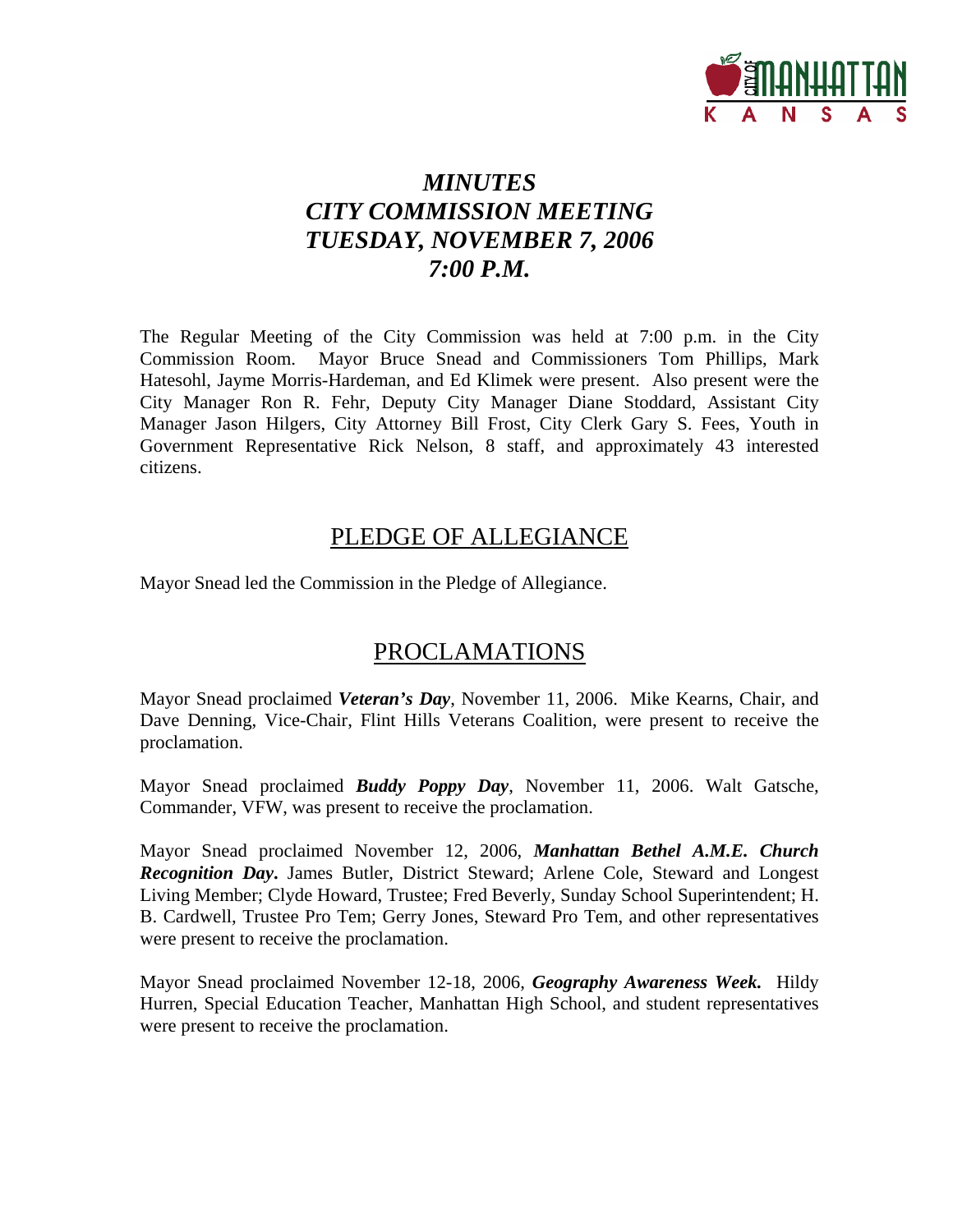# PROCLAMATIONS *(CONTINUED)*

Mayor Snead proclaimed November 13-19, 2006, *Children's Book Week*. Jennifer Adams, Children's Services Manager; Fred Atchison, Director; and Jessica Long, Manhattan Public Library, were present to receive the proclamation.

Mayor Snead proclaimed November 16, 2006, *The Great American Smoke-Out Day*. Janelle McIlvain, Kansas State University intern; and Marcus Kidd and Emily Berry, Manhattan High School Students, were present to receive the proclamation.

## PUBLIC COMMENTS

Mayor Snead opened the public comments.

Hearing no comments, Mayor Snead closed the public comments.

# COMMISSIONER COMMENTS

Mayor Snead welcomed Rick Nelson, Youth in Government representative.

# CONSENT AGENDA

(\* denotes those items discussed)

## **MINUTES**

The Commission approved the minutes of the Regular City Commission Meeting held Tuesday, October 17, 2006.

## **CLAIMS REGISTER NO. 2571**

The Commission approved Claims Register No. 2571 authorizing and approving the payment of claims from October 11, 2006 – October 31, 2006, in the amount of \$4,644,524.93.

## **LICENSE – CEREAL MALT BEVERAGE AND TREE MAINTENANCE**

The Commission approved the renewal applications for Cereal Malt Beverage and Tree Maintenance licenses for calendar year 2007.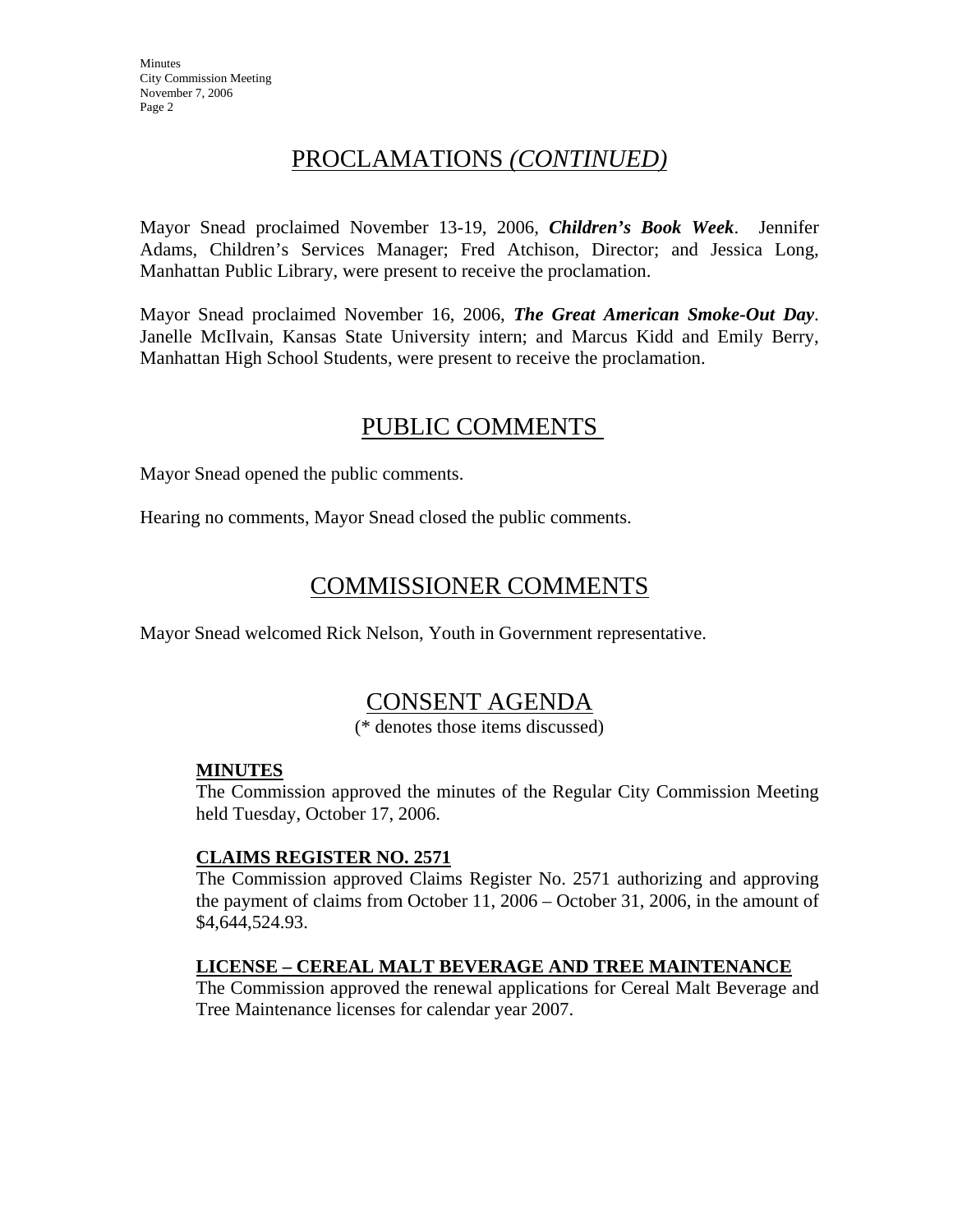# CONSENT AGENDA *(CONTINUED)*

### **FINAL PLAT – WESTERN HILLS ADDITION, UNIT FOURTEEN**

The Commission accepted the easements and rights-of-way, as shown on the Final Plat of Western Hills Addition, Unit Fourteen, generally located north of Londonderry Drive and west of the CiCo water tank, based on conformance with the Manhattan Urban Area Subdivision Regulations.

## **ORDINANCE NO. 6588 – RILEY COUNTY LAW ENFORCEMENT CENTER MUNICIPAL FACILITY EXPANSION**

The City Commission found that the public interests to be served by the proposed expansion of the Riley County Law Enforcement Center, outweigh the impacts upon legitimate community interests, as mitigated by the condition of approval and approved Ordinance No. 6588 amending Ordinance No. 6005 and authorizing the proposed LEC expansion, generally located at 1001 South Seth Child Road, based on the findings in the Staff Report, with the one condition of approval recommended by the Planning Board. *(See Attachment No. 1)* 

## **ORDINANCE NO. 6587 – GENERAL OBLIGATION BONDS 2006B - RESOLUTION NO. 110706-B - AUTHORIZE BOND DELIVERY**

The Commission approved Ordinance No. 6587 issuing \$7,460,000.00 in general obligation bonds (Series 2006B) to finance twenty-three (23) special assessment projects (*Brookfield Addition, Units 5 & 7, Phase I – Sanitary Sewer (SS0503), Street (ST0507) and Water (WA0503); Brookfield Addition, Units 5 & 7, Phase II – Sanitary Sewer (SS0503), Street (ST0507) and Water (WA0503); Brookfield Addition, Units 5 & 7, Phase III – Sanitary Sewer (SS0503), Street (ST0507) and Water (WA0503); Brookfield Addition, Unit 6 – Sanitary Sewer (SS0505), Street (ST0510) and Water (WA0505); Highland Meadows Addition, Unit 1 – Sanitary Sewer (SS0501), Street (ST0503) and Water (WA0501); Prairie Lakes – Storm Drainage (SM0404); Prairie Lakes Addition, Unit 1 – Sanitary Sewer (SS0508), Street (ST0514) and Water (WA0508); Hackberry Addition, Unit 2 – Sanitary Sewer (SS0512) and Water (WA0512); and Lee Mill Heights Addition, Unit 2 – Sanitary Sewer (SS0504) and Water (WA0512)* and approved Resolution No. 110706-B authorizing delivery of the bonds to the low bidder.

#### **RESOLUTION NO. 110706-E - TEMPORARY NOTE SERIES NO. 2006-06**

The Commission approved accepting the best bids for selling the notes and approved Resolution No. 110706-E issuing Temporary Note Series No. 2006-06 in the amount of \$2,030,000.00 to finance the following seven (7) special assessment to be debt financed: *Brookfield Addition, Unit 8, Sanitary Sewer (SS0604), Street (ST0610) and Water (WA0607) Improvements; and Kimball Townhomes, Sanitary Sewer (SS0609), Street (ST0622) and Water (WA0621) Improvements.*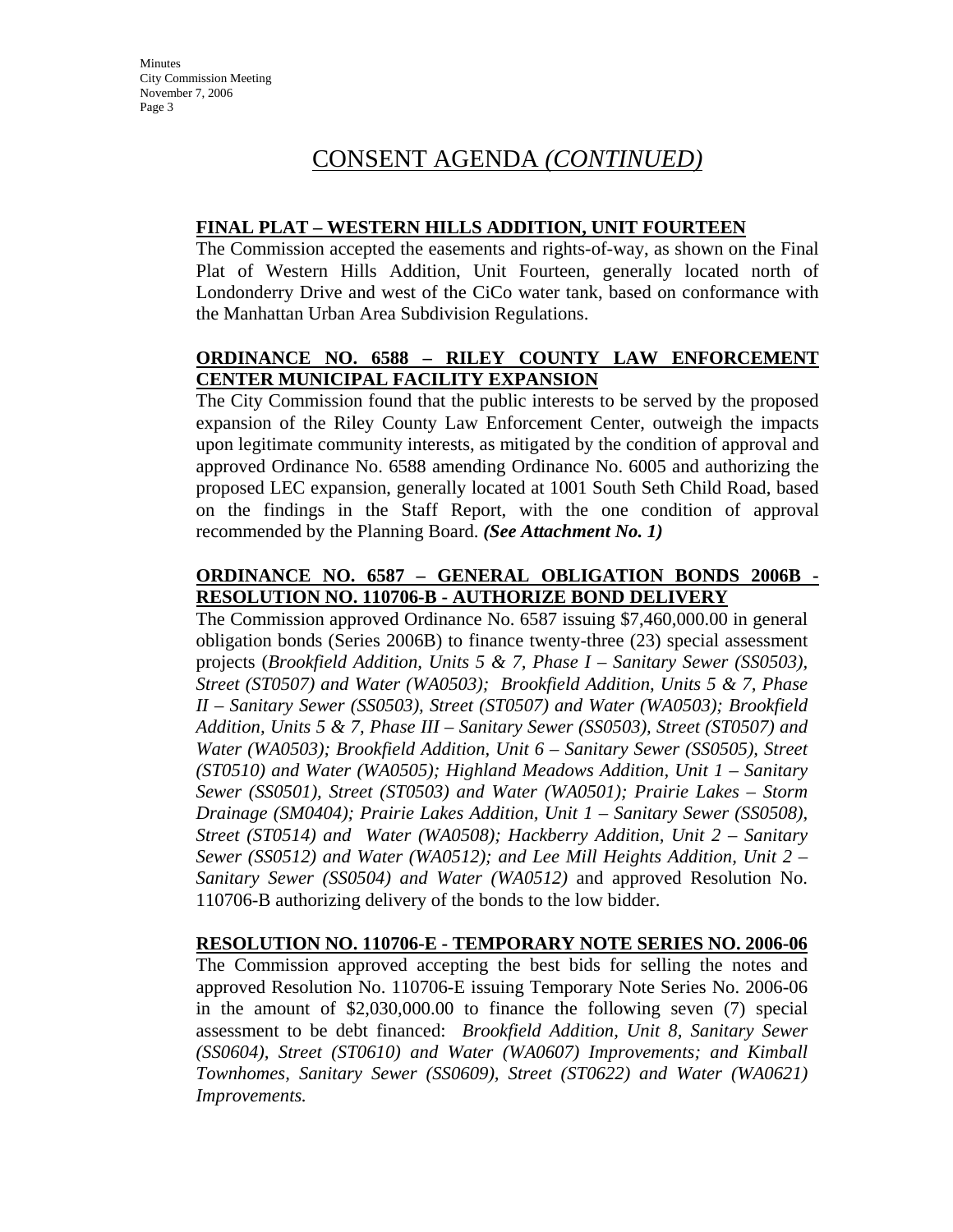# CONSENT AGENDA *(CONTINUED)*

#### **RESOLUTION NO. 110706-I - TEMPORARY NOTE SERIES NO. 2006-07**

The Commission approved accepting the best bids for selling the notes and approved Resolution No. 110706-I issuing Temporary Note Series No. 2006-07 in the amount of \$1,855,000.00 to finance the City of Manhattan Economic Development Research Incubator (NISTAC), Phase 2 Construction (SP0406).

#### **\* RESOLUTION NO. 110706-A – KANSAS VERTERANS' CEMETERY ADDITION ISLAND ANNEXATION**

Ron Fehr, City Manager, and Eric Cattell, Assistant Director for Planning, answered questions from the Commission.

Ken Kallenbach, Project Engineer, provided additional information on the item.

The Commission approved Resolution No. 110706-A, requesting that the Board of Riley County Commissioners make certain findings regarding the island annexation of the proposed Kansas Veterans' Cemetery Addition.

## **RESOLUTION NO. 110706-F – PRAIRIE LAKES, UNIT 3 – STREET IMPROVEMENTS (ST0619)**

The Commission found the petition sufficient and approved Resolution No. 110706-F finding the project advisable and authorizing construction for Prairie Lakes, Unit 3, Street Improvements (ST0619).

## **RESOLUTION NO. 110706-G – PRAIRIE LAKES, UNIT 3 – WATER IMPROVEMENTS (WA0619)**

The Commission found the petition sufficient and approved Resolution No. 110706-G finding the project advisable and authorizing construction for Prairie Lakes, Unit 3, Water Improvements (WA0619).

## **RESOLUTION NO. 110706-H – PRAIRIE LAKES, UNIT 3 – SANITARY SEWER IMPROVEMENTS (SS0617)**

The Commission found the petition sufficient and approved Resolution No. 110706-H finding the project advisable and authorizing construction for Prairie Lakes, Unit 3, Sanitary Sewer Improvements (SS0617).

## **AGREEMENT – ENGINEERING SERVICES – PRAIRIE LAKES, UNIT 3, IMPROVEMENTS**

The Commission authorized the Mayor and City Clerk to execute an agreement with Ruggles & Bohm, P.A., of Wichita, Kansas, to perform engineering services for the Prairie Lakes, Unit 3, Improvements.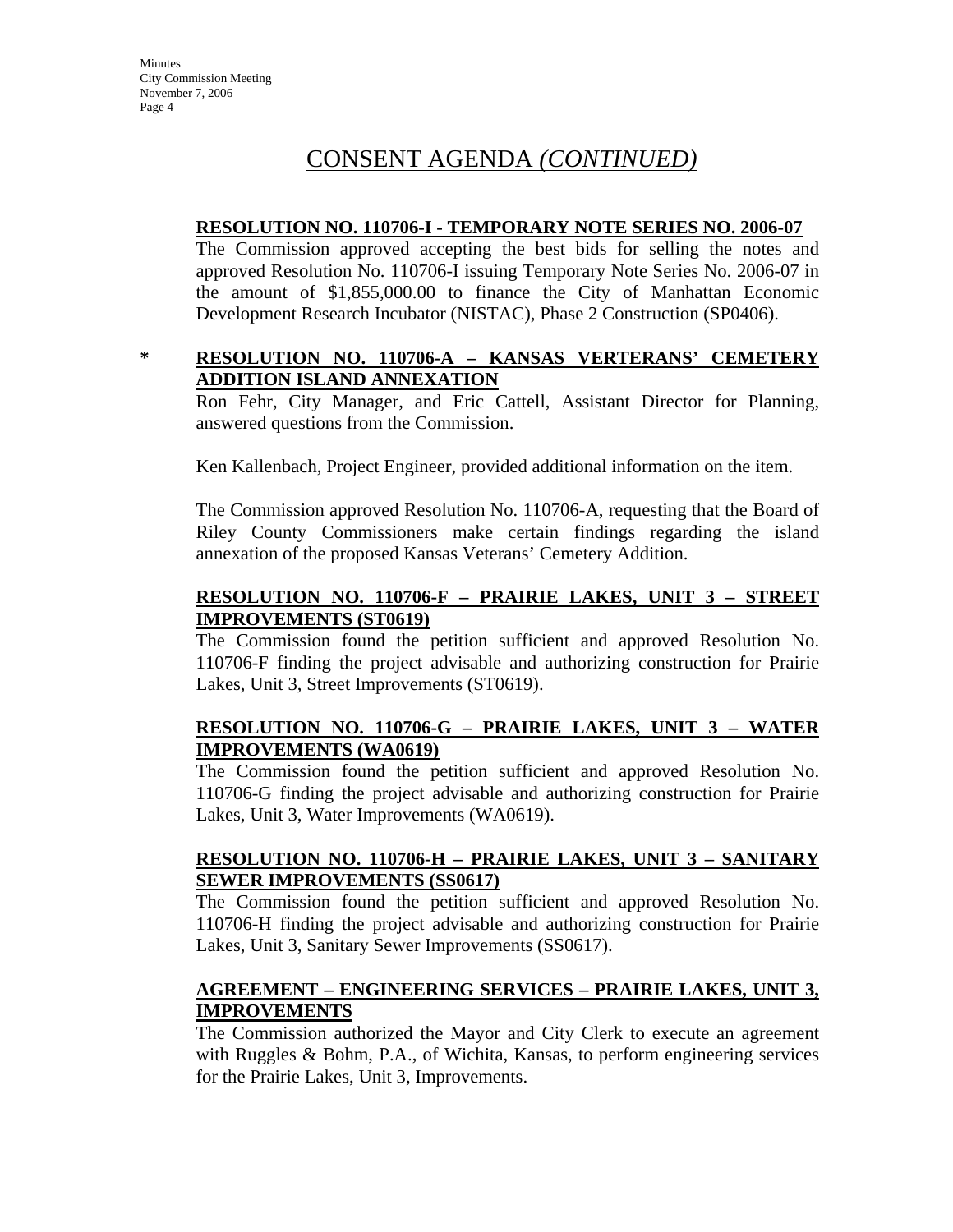# CONSENT AGENDA *(CONTINUED)*

## **AWARD CONTRACT – FOUR WINDS VILLAGE, PHASE 2 IMPROVEMENTS (ST0603, SS0601, WA0602)**

The Commission accepted the Engineer's Estimate in the amount of \$728,704.00; and awarded a construction contract to Nowak Construction Company, Inc., of Goddard, Kansas, in the amount of \$704,060.31 for Four Winds Village, Phase 2, Street (ST0603), Sanitary Sewer (SS0601), and Water (WA0602) improvements.

## **DENIED CONTRACT – GRAND VISTA, UNIT 1, IMPROVEMENTS (ST0523, WA0520, SS0519)**

The Commission rejected the Engineer's Estimate in the amount of \$273,069.00; and denied a contract to Meadows Construction Co., Inc., of Tonganoxie, Kansas, for Grand Vista, Unit 1, Street (ST0523), Water (WA0520), and Sanitary Sewer (SS0519).

## **CHANGE ORDER NO. 5 – NISTAC FACILITY (SP0406)**

The Commission approved Change Order No. 5 for the National Institute for Strategic Technology Acquisition and Commercialization (NISTAC) facility, resulting in a net increase of \$30,008.00 (+3.56%) to date to the contract with Cheney Construction Company, of Manhattan, Kansas.

#### **\* AIRSTAIRS/DEICING AGREEMENT – KANSAS AIR CENTER**

Peter VanKuren, Airport Director, provided additional information on the item and answered questions from the Commission.

The Commission authorized the Mayor and City Clerk to execute the Airport Airstairs/Deicing Agreement with Kansas Air Center.

## \* **AUTHORIZE VEHICLE PURCHASES**

Jeff Hancock, Director of Public Works, answered questions from the Commission.

The Commission authorized City Administration to purchase a four-door sedan, three-quarter ton 4x4 emergency response vehicle, and one-half ton pick-up truck utilizing state vehicles bids.

## **AWARD CONTRACT – RECTRAC SOFTWARE, TRAINING, MAINTENANCE, AND SUPPORT**

The Commission authorized the Mayor and City Clerk to execute a contract in the amount of \$35,894.00 with Vermont Systems, Inc., of Essex Junction, Vermont, for the purchase of *RecTrac* software, training, maintenance, and technical support.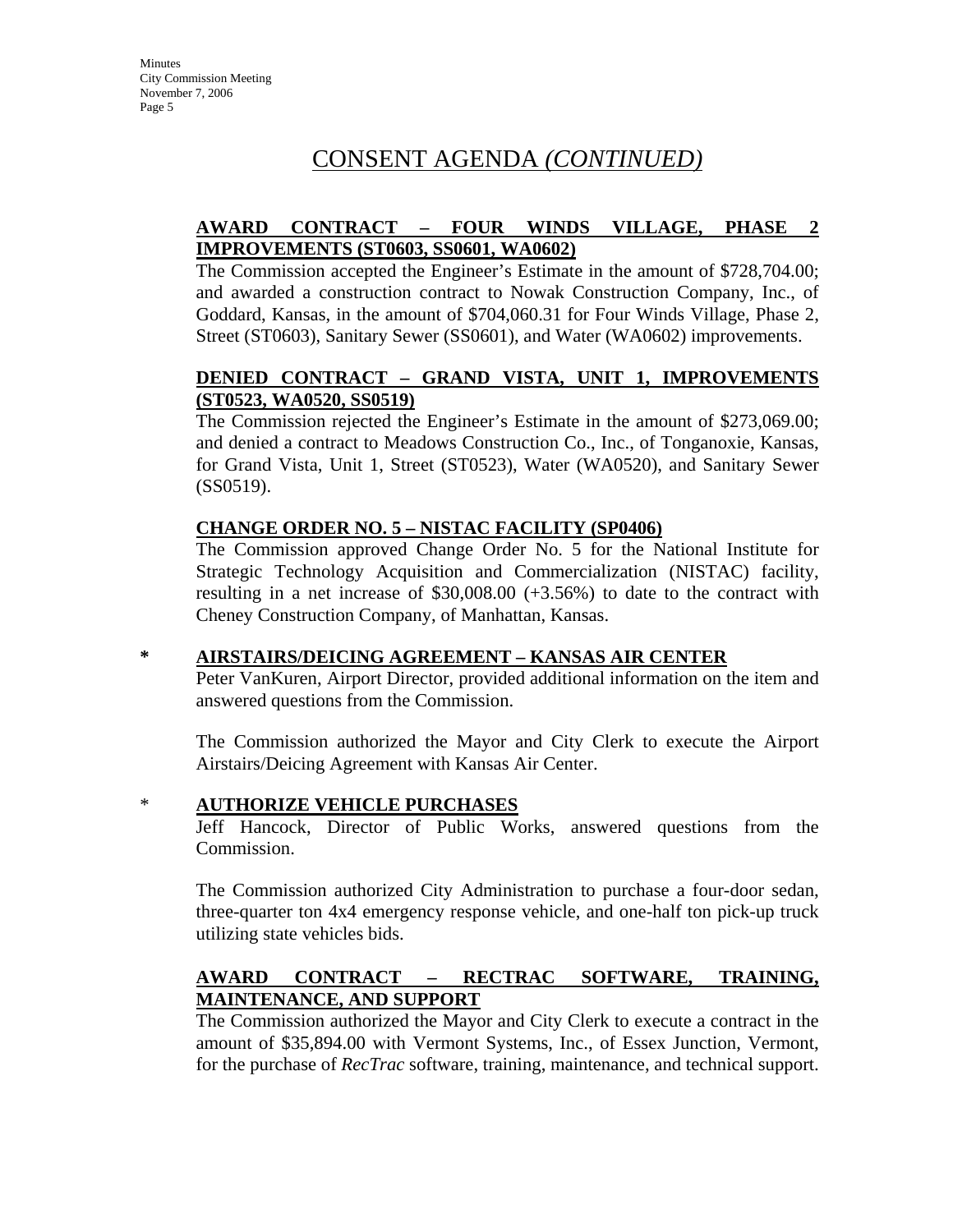# CONSENT AGENDA *(CONTINUED)*

### **BOARD APPOINTMENTS**

The Commission approved the following appointments by Mayor Snead to various boards and committees of the City.

#### *City/University Special Projects Fund*

Reappointment of Roger C. Adams, 1609 Humboldt Street, to a Faculty term. Mr. Adam's term begins immediately and will expire on June 30, 2007.

#### *Douglass Center Advisory Board*

Appointment of Alajuwoh Higgins, 810 Fremont Street, Apt. 20, to a threeyear, At-Large term. Mr. Higgins' term begins immediately and will expire on October 2, 2009.

#### *Downtown Business Improvement District Advisory Board*

Appointment of Jim Wright, 2902 Lakewood Drive3, to fill an unexpired term to replace Marvin Rodriguez to a two-year term. Mr. Wright's term begins immediately and will expire on December 31, 2008.

After discussion, Commissioner Hatesohl moved to approve the consent agenda. Commissioner Phillips seconded the motion. On a roll call vote, motion carried 5-0.

## GENERAL AGENDA

#### **FIRST READING – ANNEX/REZONE - US 24 RIGHT-OF WAY and HERITAGE SQUARE SOUTH PUD**

Eric Cattell, Assistant Director for Planning, presented the item and answered questions from the Commission.

Roger Schultz, 4741 Tuttle Creek Boulevard, Applicant, provided additional information on the pole signs proposed and answered questions from the Commission.

After discussion, Commissioner Morris-Hardeman moved to approve first reading of an ordinance annexing a 6.8-acre portion of the US 24 Highway right-of-way adjoining the proposed Heritage Square South development; and, approved first reading of an ordinance rezoning the proposed Heritage Square South development and the adjoining portion of US 24 Highway right-of-way, from Pottawatomie County CH, Commercial Highway Zoning District, to PUD, Planned Unit Development District, based on the findings in the Staff Report, with the eleven conditions recommended by the Manhattan Urban Area Planning Board. *(See Attachment No. 2)* Commissioner Hatesohl seconded the motion. On a roll call vote, motion carried 5-0.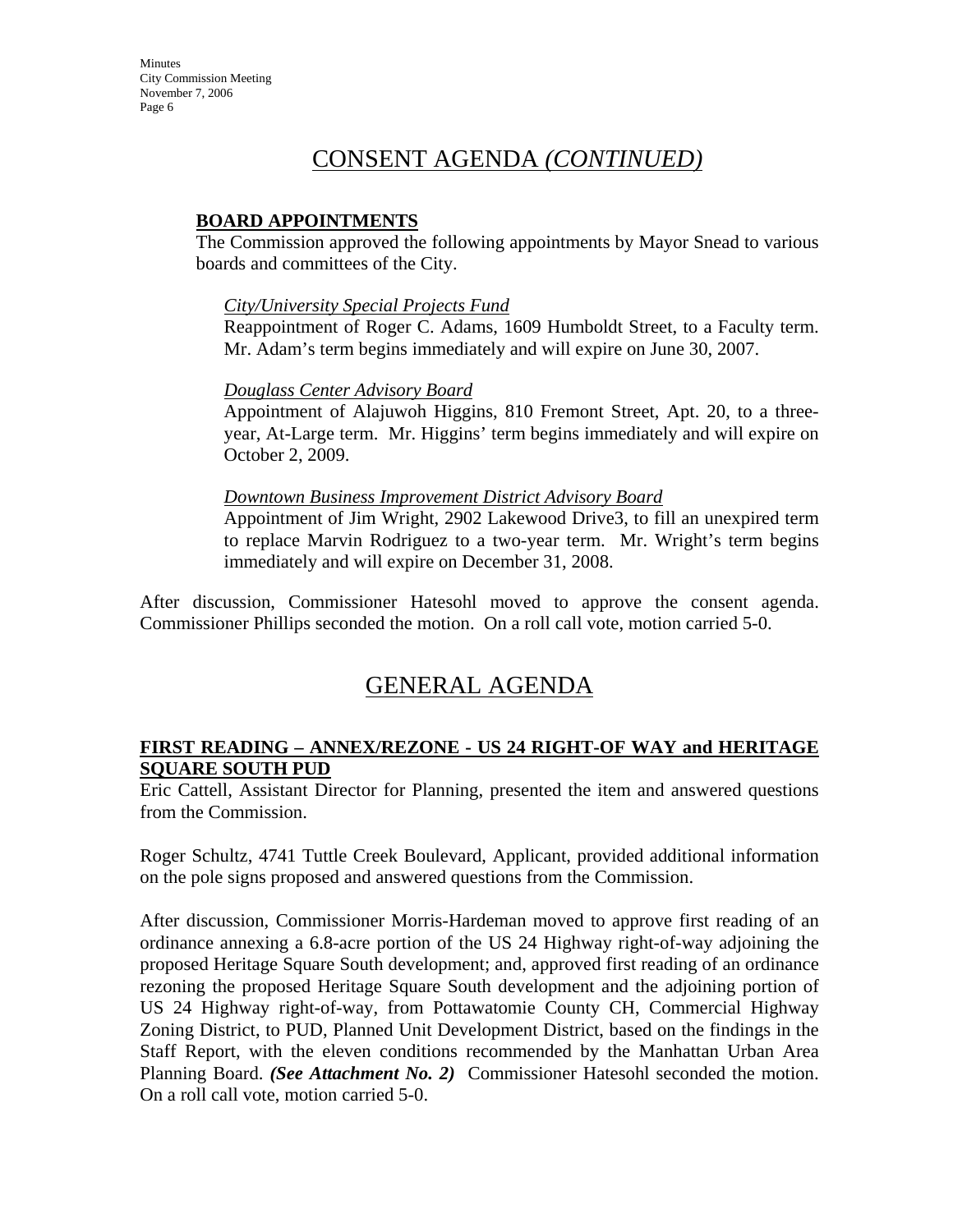# GENERAL AGENDA (*CONTINUED*)

## **DEVELOPMENT AGREEMENT - HERITAGE SQUARE SOUTH**

Jeff Hancock, Director of Public Works, presented the item. He then answered questions from the Commission.

Ron Fehr, City Manager, provided additional information and clarification on the item.

Bill Frost, City Attorney, and Ron Fehr, City Manager, provided additional information on the item and answered questions regarding the development agreement and additional agreements that may be necessary.

Roger Schultz, Applicant, answered questions from the Commission.

After discussion, Commissioner Hatesohl moved to authorize the Mayor and City Clerk to execute the finalized development agreement with Heritage Square Land Co., LLC, and also authorize City Administration to finalize and the Mayor and City Clerk to execute all contracts/agreements which are contingencies to the Development Agreement. Commissioner Morris-Hardeman seconded the motion.

Ron Fehr, City Manager, provided clarification that City Administration will need to have flexibility on the Development Agreement and other contingencies.

Bill Frost, City Attorney; Jeff Hancock, Director of Public Works; and Ron Fehr, City Manager, answered questions from the Commission.

On a roll call vote, motion carried 5-0.

## **FINAL PLAT - LIMEY POINTE PLANNED UNIT DEVELOPMENT (PUD)**

Eric Cattell, Assistant Director of Planning, presented the item.

After discussion, Commissioner Phillips moved to accept the easements and rights-ofway, as shown on the Final Plat of Limey Pointe PUD, a Commercial Planned Unit Development, generally located northeast of the McCall Road and Tuttle Creek Boulevard intersection, based on conformance with the Manhattan Urban Area Subdivision Regulations. Commissioner Morris-Hardeman seconded the motion. On a roll call vote, motion carried 5-0.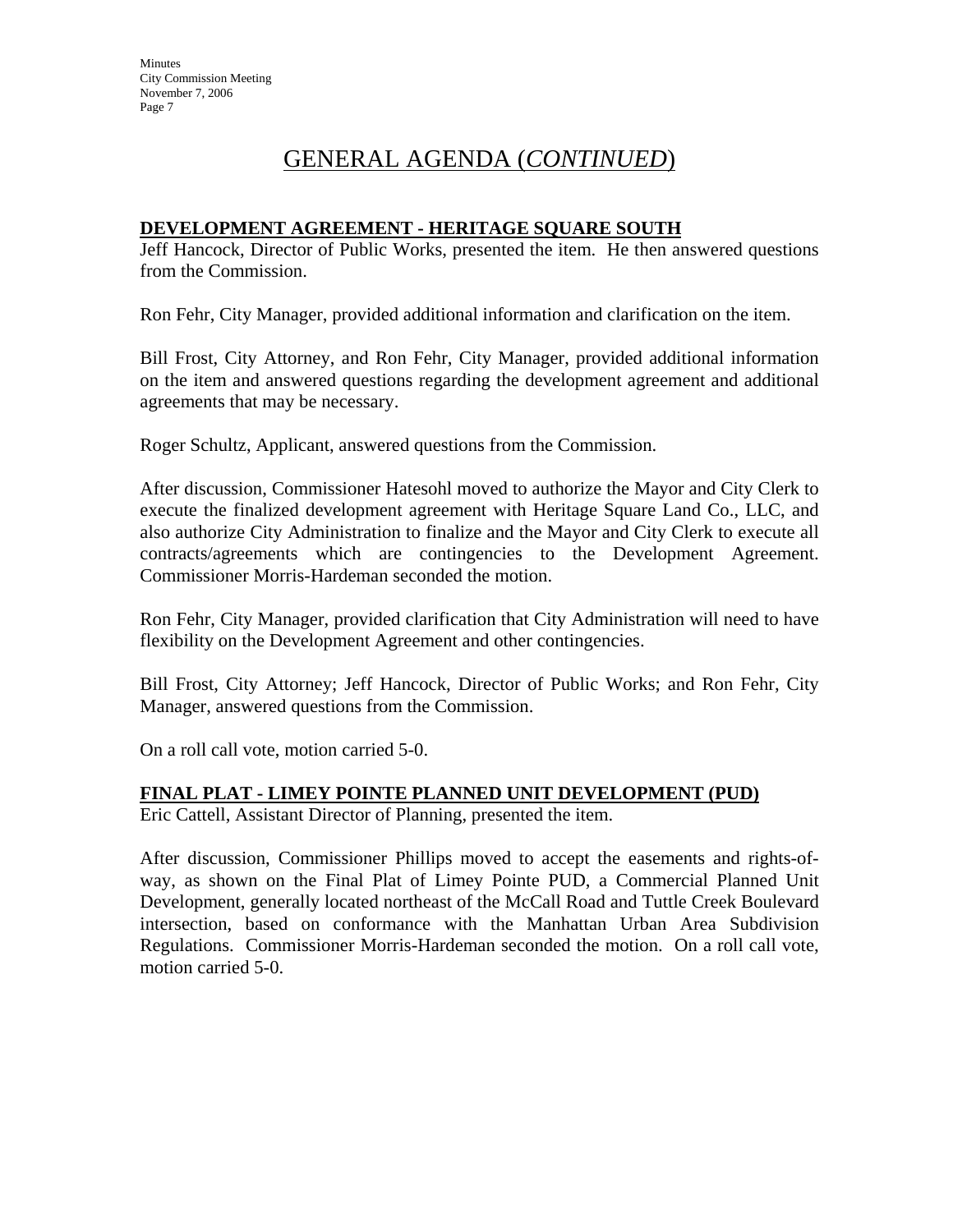# GENERAL AGENDA (*CONTINUED*)

#### **SET PUBLIC HEARING –CREATE TRANSPORTATION DEVELOPMENT DISTRICT – PETITIONS - LIMEY POINTE ADDITION IMPROVEMENTS (ST0623, SS0617, WA0618) (ST0627)**

Jeff Hancock, Director of Public Works, presented the item.

Ron Fehr, City Manager, provided additional information on the item.

Jeff Hancock, Director of Public Works, answered questions from the Commission.

Bob Welstedt, Dial Realty, provided additional information on the item and gave an update on the development. He then answered questions from the Commission.

Ron Fehr, City Manager, provided additional information on the Transportation Development District. He then answered questions from the Commission.

Bill Frost, City Attorney, provided clarification on the public infrastructure that is being proposed and answered questions on the petitions. He then answered additional questions from the Commission.

Ron Fehr, City Manager; Bob Welstedt, Dial Realty; Rick Kialbasa, Dial Realty; and Bill Frost, City Attorney, answered questions from the Commission.

After discussion, Commissioner Morris-Hardeman moved to find the benefit district petitions sufficient, approved Resolution Nos. 110706-C and 110706-D finding the projects advisable and authorizing construction (ST0623, SS0617, WA0618) (ST0627), and approved Resolution No. 110706-J setting the date for a public hearing relative to the creation of a Transportation Development District for the on-site improvements. Commissioner Hatesohl seconded the motion. On a roll call vote, motion carried 5-0.

## **AWARD CONTRACT - LIMEY POINTE ON-SITE IMPROVEMENTS (STREET (ST0623), SANITARY SEWER (SS0616), WATER (WA0618)**

Jeff Hancock, Director of Public Works, presented the item.

After discussion, Commissioner Hatesohl moved to accept the Engineer's Estimate in the amount of \$473,918.80 and awarded a construction contract to Bayer Construction Company, Inc., of Manhattan, Kansas, in the amount of \$383,149.80. Commissioner Phillips seconded the motion. On a roll call vote, motion carried 5-0.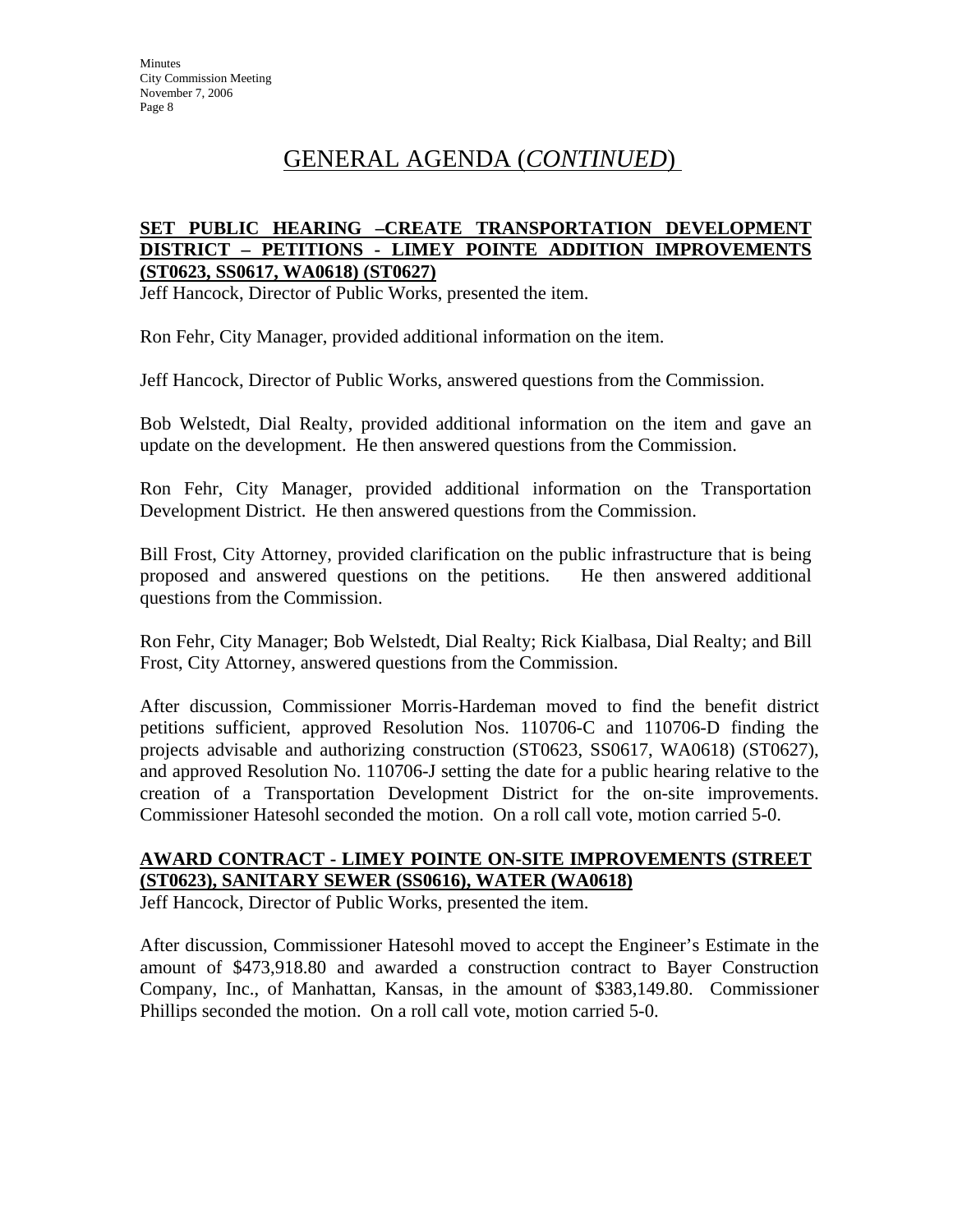## GENERAL AGENDA (CONTINUED)

#### PRESENTATION - 2005 COMPREHENSIVE ANNUAL FINANCIAL REPORT  $(CAFR)$

Bernie Hayen, Director of Finance, introduced the item.

Karen Linn, Berberich & Trahan & Co., P.A., presented the item. She then answered questions from the Commission.

After discussion, Commissioner Hatesohl moved to receive and accept the 2005 Comprehensive Annual Financial Report including the 2005 City audit. Commissioner Morris-Hardeman seconded the motion. On a roll call vote, motion carried 5-0.

#### **FIRST READING - CHARTER ORDINANCE - SPEEDY TRIAL**

Katharine Jackson, Assistant City Attorney, presented the item and answered questions from the Commission.

Matt Richter, City Prosecutor, provided additional information on the item. He then answered questions from the Commission.

After discussion, Commissioner Hatesohl moved to approve first reading of a Charter Ordinance relating to the scheduling of trials within the Municipal Court of the City of Manhattan. Commissioner Phillips seconded the motion. On a roll call vote, motion carried 5-0.

## FIRST READING -AMENDING SECTIONS 22-27 AND 22-30 - INCREASING THE JURISDICTION OF THE CITY - CRIMINAL DAMAGE TO PROPERTY AND WORTHLESS CHECK PROSECUTIONS FROM \$500.00 TO \$1,000.00

Katherine Jackson, Assistant City Attorney, presented the item.

After discussion, Commissioner Hatesohl moved to approve first reading of the ordinance amending Section 22-27, relating to criminal damage to property and Section 22-30, passing a worthless check in the Code of Ordinances. Commissioner Morris-Hardeman seconded the motion. On a roll call vote, motion carried 5-0.

#### **ADJOURNMENT**

At 9:31 p.m. the Commission adjourned.

City Clerk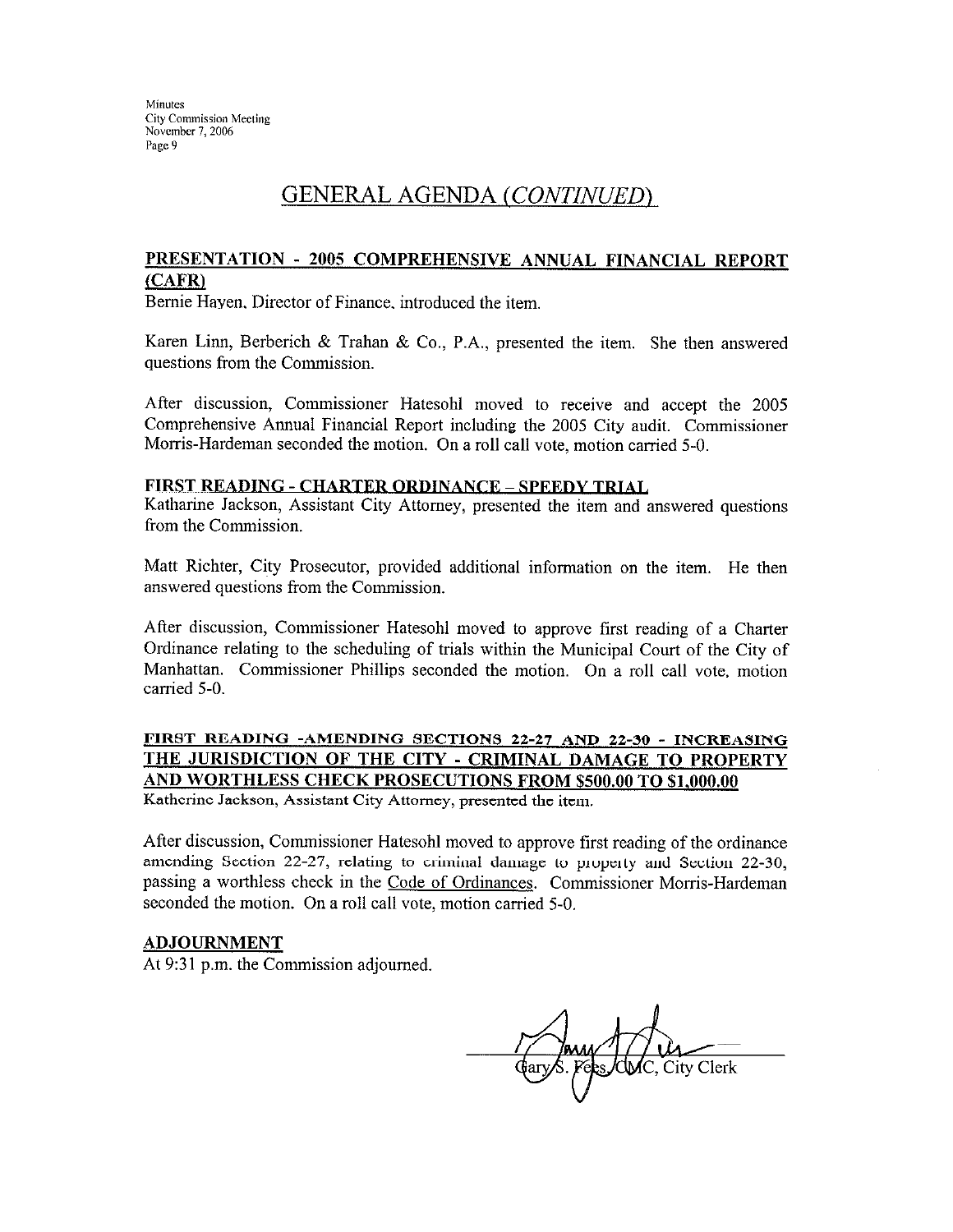## **STAFF REPORT STATE OR MUNICIPAL FACILITY REVIEW**

**APPLICANT:** Board of Commissioners of Riley County

**ADDRESS:** 110 Court House Plaza

**LOCATION:** Riley County Law Enforcement Center (LEC)

**AREA:** 6.33 acres

**DATE OF PUBLIC NOTICE PUBLICATION:** Monday, August 28 , 2006

## **DATE OF PUBLIC HEARING: PLANNING BOARD:** Monday, September 18, 2006 **CITY COMMISSION:** Tuesday, October 17, 2006

*At the conclusion of the hearing, the Manhattan Urban Area Planning Board shall forward its recommendation to the Governing Body. Such recommendation shall include all factors and reasons the Board relies upon to support such recommendation. In arriving at such recommendation, the Planning Board shall balance the public interests to be served by the construction or expansion of the utility or facility, as opposed to the impact upon interests intended to be protected by the Zoning Regulations. In balancing such interests, the Planning Board shall consider factors, such as:* 

**EXISTING USE:** Riley County LEC approved in 1998 (Ordinance No. 6005 attached). The LEC is the headquarters for the Riley County Police Department (RCPD). The application documents indicate there are 184 off-street parking spaces and 7 ADA parking spaces.

**PROPOSED USE:** a proposed 10,860 square building expansion on the north side of the existing building for maximum security housing of prisoners that must be separated from other prisoners. Several multipurpose rooms are proposed, one of which will be for a laundry and the others on an as needed basis, such as consoling of a prisoner. No additional off-street parking is proposed. The facility will be manned by existing staff. A security fence and gate are proposed in front of the expansion and along the northern and eastern boundary lines connecting to an existing fence on the eastern boundary line.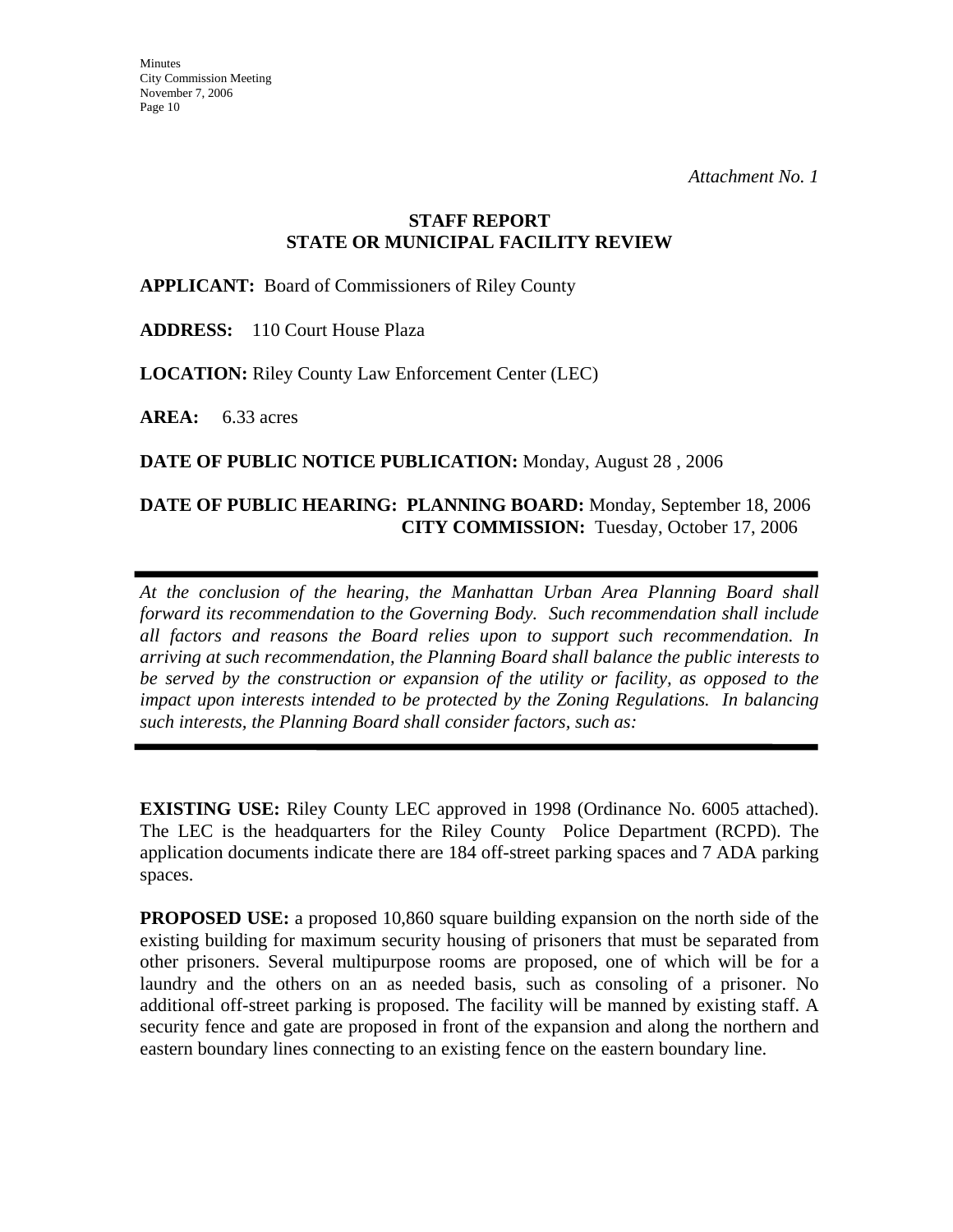*Attachment No. 1* 

**PHYSICAL AND ENVIRONMENTAL CHARACTERISTICS:** The site is bounded on the south and west by Ft. Riley Boulevard and Seth Child Rod, respectively. The northeast side of the site is along Wildcat Creek. The site drains to Wildcat Creek. The existing LEC is approximately 33,500 square feet of jail space and 24,100 square feet of administrative space. Accessory buildings include a detached vehicle service building in the southeast corner of the site and a storage building along the south side of the northern access road.

**THE NATURE AND SCOPE OF THE MUNICIPALITY OR STATE AGENCY:**  The Riley County Police Department provides law enforcement and detention operations for all of Riley County.

**THE FUNCTION OF THE UTILITY OR FACILITY:** The existing LEC provides detention and administrative services for Riley County.

**THE EXTENT OF THE PUBLIC INTEREST TO BE SERVED BY THE UTILITY OR FACILITY:** The applicant indicates that, "The Riley County Police Department serves the public good through enforcement of laws and ordinances within the County and communities herein. The staff of officers and administrative personnel provide services to safeguard our population from criminals and those who would commit crimes." The proposed expansion is intended to increase the effectiveness of the services provided by the LEC.

**THE EFFECT THAT REGULATION OF THE CONSTRUCTION, OR EXPANSION, EITHER BY THE IMPOSITION OF REQUIREMENTS NECESSARY TO MITIGATE IMPACTS OR BY A COMPLETE DENIAL, WILL HAVE UPON THE MUNICIPALITY'S, OR STATE AGENCY'S, ABILITY TO EFFICIENTLY, ECONOMICALLY AND PRUDENTLY MEET THE PUBLIC INTERESTS THEY ARE SERVING:** The effect of regulation by imposing mitigating requirements on the proposed expansion, or the complete denial of the proposed expansion, would reduce the effectiveness of the RCPD by hindering the RCPD's ability to house maximum security prisoners in a separate area of the LEC. The applicant indicates that, "The proposed addition is primarily allocated to housing maximum security inmates as this is the fastest growing component of detention population in this area."

**THE IMPACT THAT CONSTRUCTION OR EXPANSION OF THE UTILITY OR FACILITY WILL HAVE UPON THE LEGITIMATE INTERESTS OF THAT PORTION OF THE COMMUNITY IN WHICH IT IS PROPOSED TO BE LOCATED:** Minimal impact is expected on the surrounding neighborhood. Traffic light and noise as a result of the expansion is minimal. Adjoining properties to the south and west are highways. To the east is Wildcat Creek and vacant residential land in the Wildcat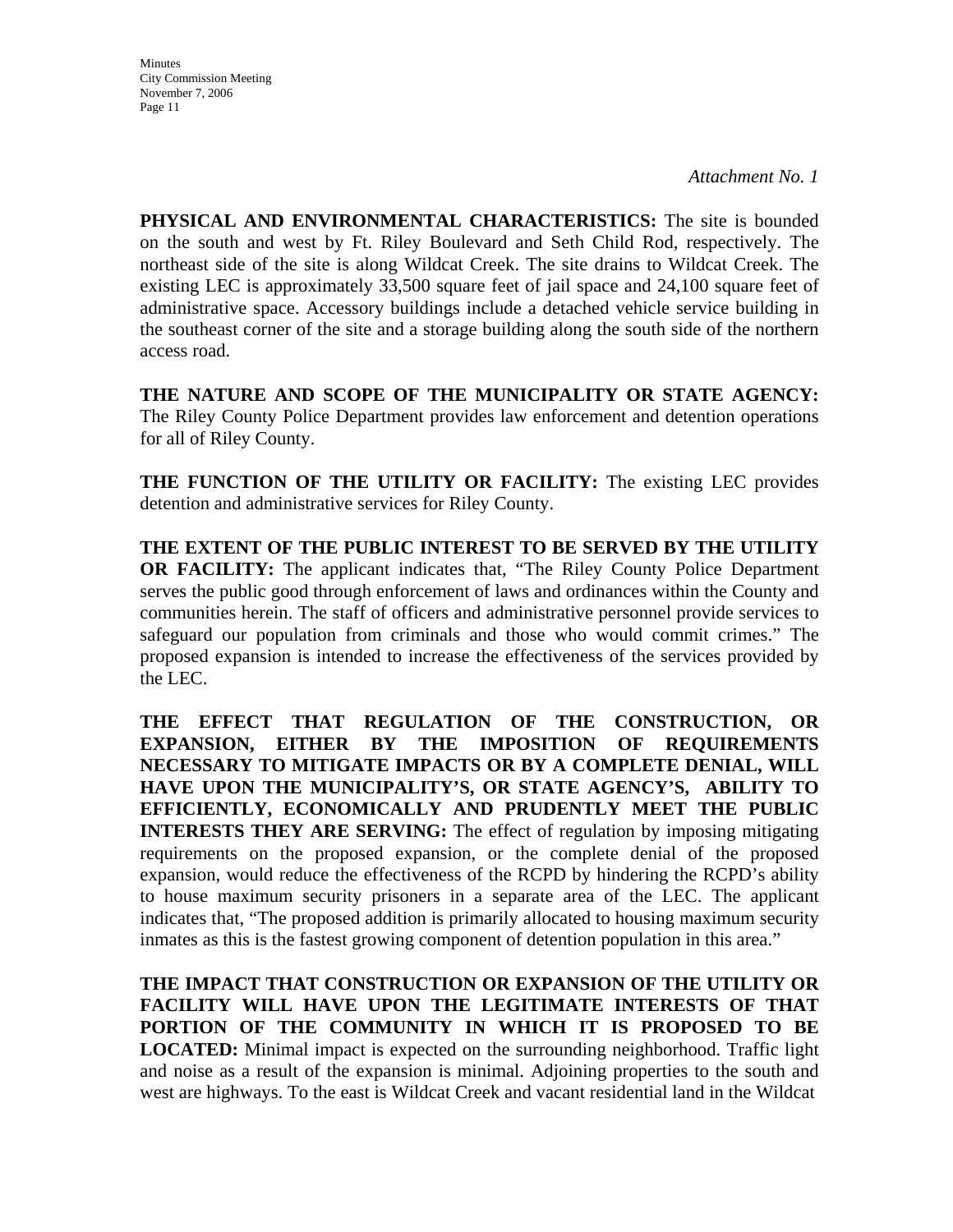**Minutes** City Commission Meeting November 7, 2006 Page 12

Creek Floodway. No portion of the expansion, however, is in the 100 Year Flood Plain part of Wildcat Creek. To the north is a veterinary clinic in the C-5, Highway service Commercial District. The proposed expansion is setback from the north lot line a distance of approximately 75 feet. The expansion is setback from Seth Child Road the same front yard setback as the existing building, or approximately 180-190 feet at the point of the expansion. The front and rear building heights are at the same heights as the existing building. The expansion will be constructed with similar materials.

**IF THE OWNER OF THE UTILITY OR FACILITY IS THE CITY OF MANHATTAN, AND IF THE FACILITY OR UTILITY IS OF A TYPE EMBRACED WITHIN THE COMPREHENSIVE PLAN, WHETHER OR NOT IT IS IN CONFORMITY WITH THAT PLAN:** The Comprehensive Plan identifies the site as Public/Semi-Public, which reflects the existing LEC. The proposed expansion conforms to the Comprehensive Plan.

**OTHER FACTORS AS THE PLANNING BOARD DEEMS APPROPRIATE AND RELEVANT:** The Manhattan Urban Area Planning Board may consider other factors it deems appropriate with respect to the expansion.

**STAFF RECOMMENDATION:** City Administration recommends approval of the proposed expansion for a maximum security addition to the Riley County Law Enforcement Center, with the following condition of approval:

1. The expansion shall be constructed as proposed.

*The Planning Board shall not recommend approval of the request unless it determines, by a preponderance of the evidence, that the public interests to be served by the construction or expansion of the utility or facility outweigh any impact upon legitimate community interests, as such impact is mitigated by any requirements of the Planning Board.* 

*If the Planning Board recommends approval, they shall also recommend any requirements or conditions they deem necessary to mitigate impacts caused by such use. Such requirements or conditions may include, but are not limited to, any bulk, or other requirements, which would have otherwise been applicable within the zoning district in which the proposed use is to be placed.*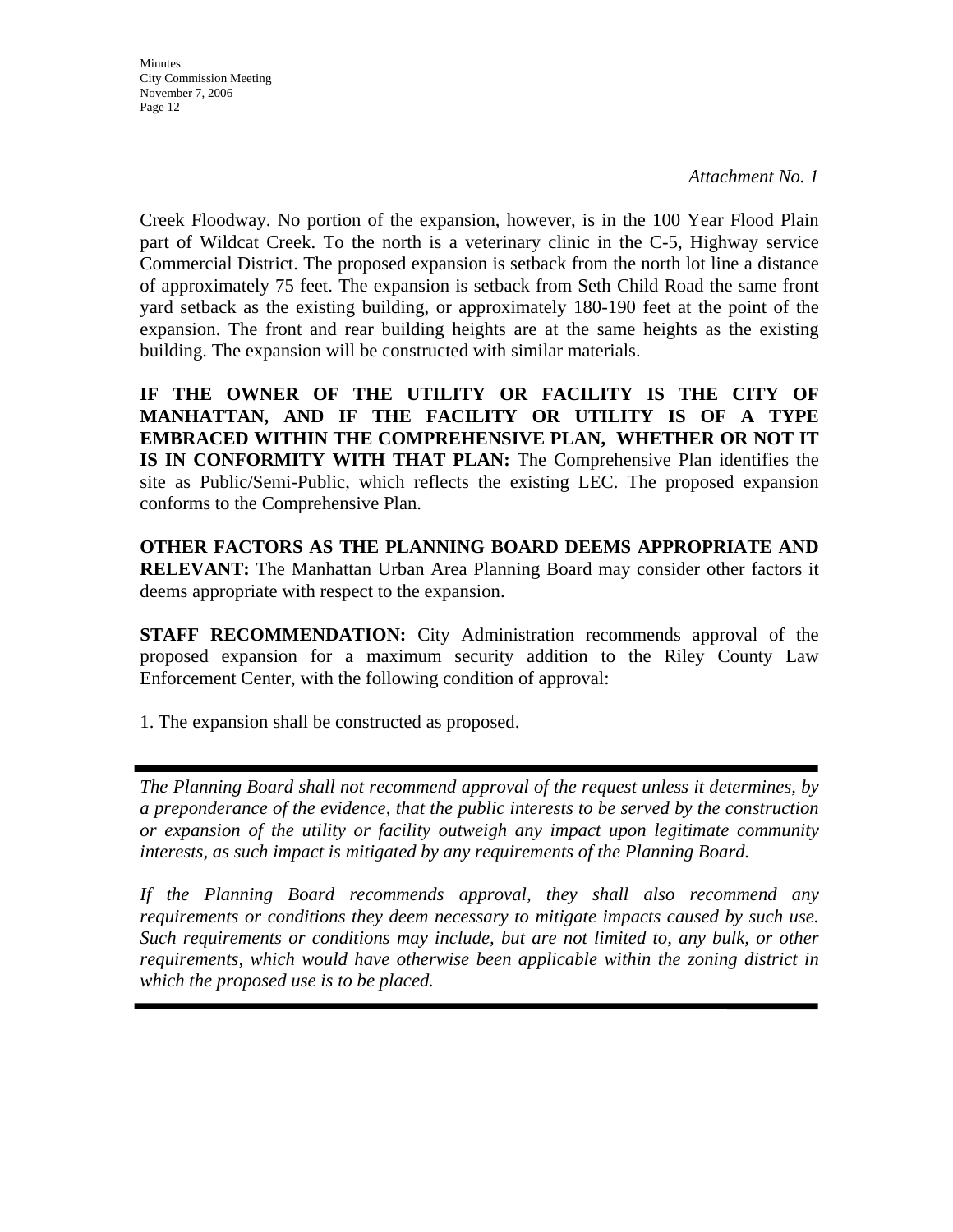#### **ALTERNATIVES**

It appears the Planning Board has the following alternatives concerning the issue at hand. The Board may:

- 1. Hold a public hearing on the proposal and, following the hearing, recommend approval of a proposed expansion of the Riley County LEC, based on the findings in the staff report, with the one condition of approval recommended by City Administration.
- 2. Hold a public hearing on the proposal and, following the hearing, recommend denial of the proposed expansion of the Riley County LEC, for specifically stated reasons.
- 3. Hold a public hearing on the proposal and, following the hearing, modify the site plan and/or conditions of approval, to meet the needs as perceived by the Planning Board, and establish such conditions, if any, as deemed necessary to mitigate any impacts created by the proposed expansion of the Riley County LEC.
- 4. Table the public hearing of a proposed expansion of the Riley County LEC, for specifically stated reasons and provide further direction to City Administration.

## **RECOMMENDATION**

City Administration recommends that the Planning Board:

- 1. Hold a public hearing on the proposed expansion of the Riley County LEC;
- 2. Determine by a preponderance of the evidence, that the public interests to be served by the proposed expansion of the Riley County LEC, outweigh the impacts upon the legitimate community interests, as mitigated by requirements of the Planning Board; and,
- 3. Recommend approval of the proposed expansion of the Riley County LEC, with the one condition of approval recommended by City Administration. This recommendation is based on the findings in the Staff Report.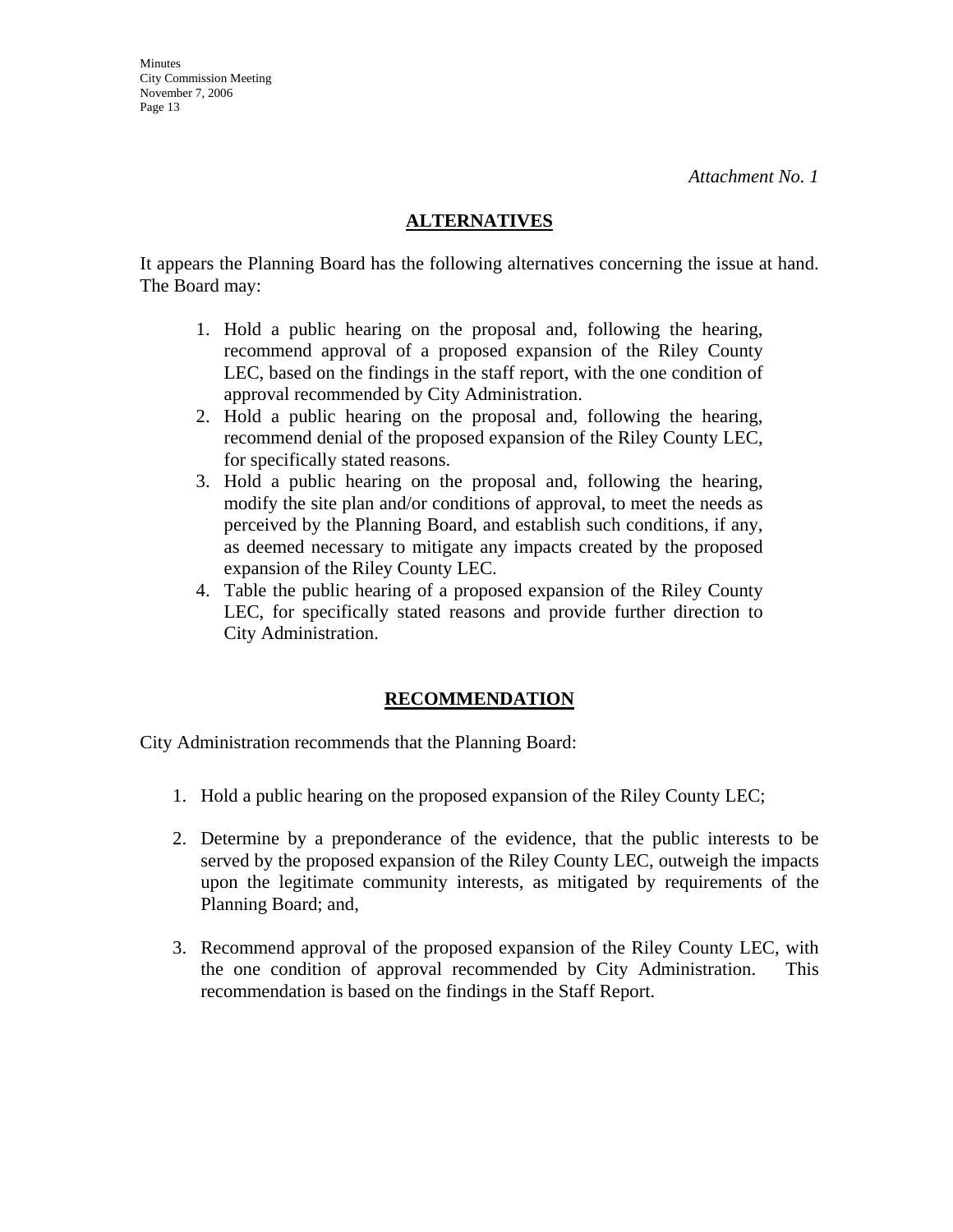*Attachment No. 1* 

### **POSSIBLE MOTION**

The Manhattan Urban Area Planning Board finds that the public interests to be served by the proposed Municipal Facility, outweigh the impacts upon the legitimate community interests and recommends approval of a proposed expansion of the Riley County Law Enforcement Center, based on the findings in the Staff Report, with the one condition of approval recommended by City Administration.

**PREPARED BY:** Steve Zilkie, AICP, Senior Planner

**DATE:** September 11, 2006

06022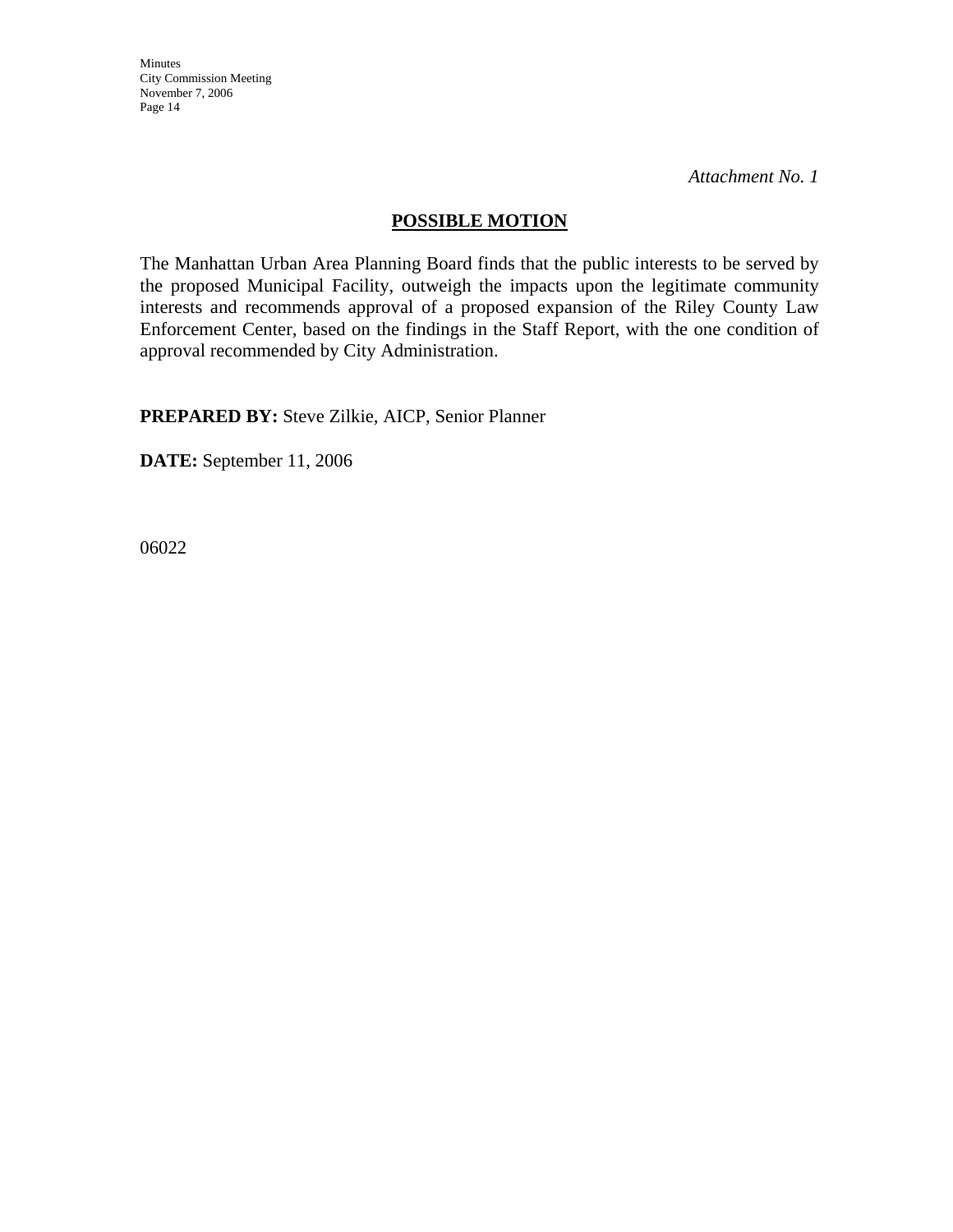*Attachment No. 2* 

#### **STAFF REPORT**

## **APPLICATION TO REZONE PROPERTY TO PLANNED UNIT DEVELOPMENT DISTRICT**

#### **BACKGROUND**

**FROM:** Pottawatomie County CH, Commercial Highway Zoning District

**TO:** PUD, Planned Unit Development District

**OWNER/APPLICANT:** Heritage Square Land Co. LLC - Roger Schultz.

**ADDRESS:** 1213 Hylton Heights Road, Manhattan KS 66502

**DATE OF PUBLIC NOTICE PUBLICATION:** Monday, September 25, 2006

#### **DATE OF PUBLIC HEARING: PLANNING BOARD:** Monday, October 16, 2006 **CITY COMMISSION:** Tuesday, November 7, 2006

**LOCATION:** approximately 3,600 feet east of the Manhattan city limits on the south side of US Highway 24.

**AREA:** 32.5 acres development site. 6.791 acres of US Highway 24 right-of-way.

**PROJECT HISTORY:** The City and Pottawatomie County Commissions have considered and approved the island annexation of Heritage Square. The proposed development is consistent with the Comprehensive Plan and the commercial nature of the US 24 Highway corridor. Provision for public services has also been considered. The Comprehensive Plan and Public utilities and services are described in more detail under the zoning criteria below.

- June 29, 2006: City of Manhattan receives requests for island annexation of the proposed Heritage Square North and Heritage Square South tracts from Roger Schultz and Rob Eichman.
- July 11, 2006: City Commission approves Resolution Nos. 071106-H & I, requesting the Board of Pottawatomie County Commissioners to make positive findings regarding the requested island annexation of Heritage Square North and Heritage Square South.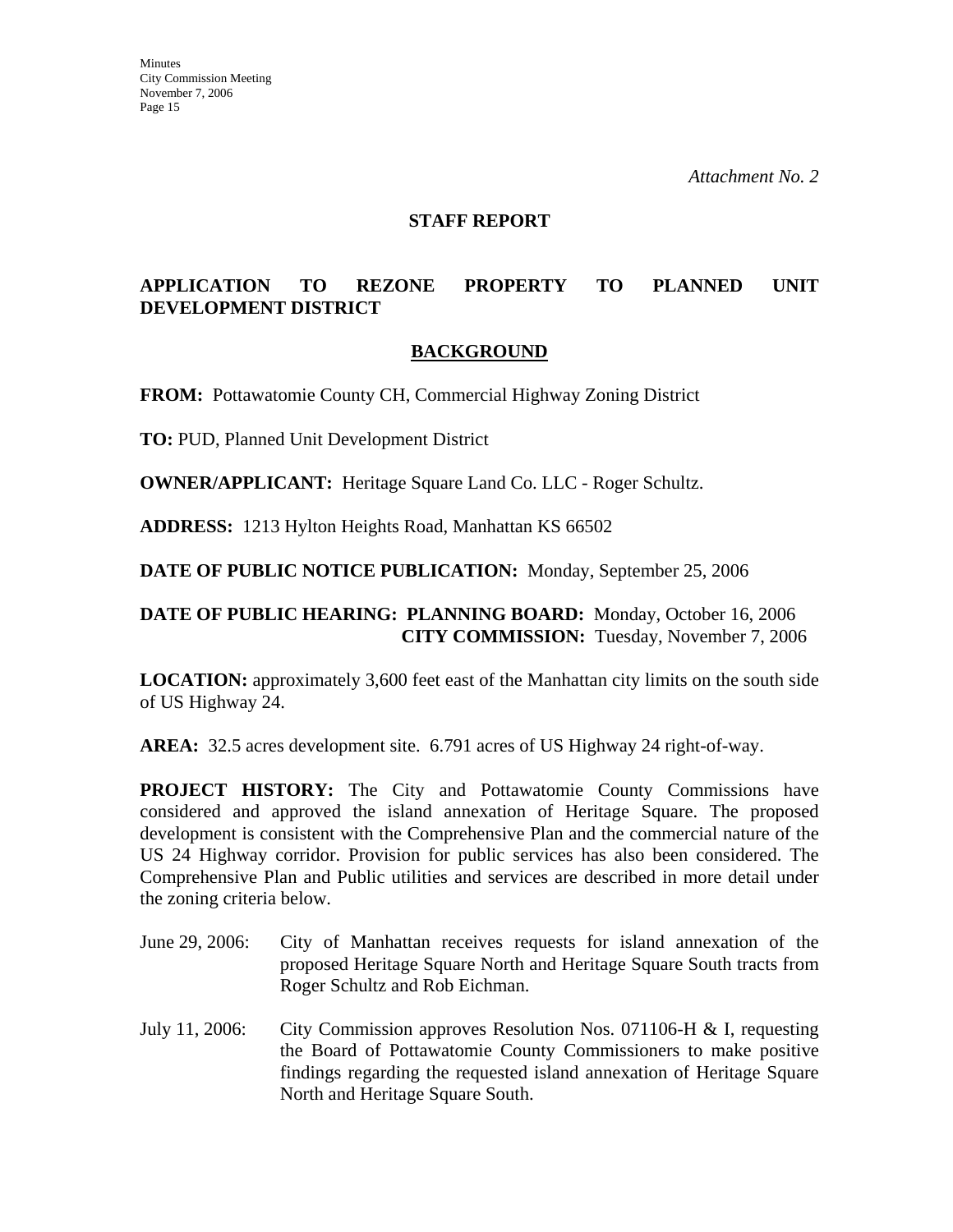- July 27, 2006: Board of Pottawatomie County Commissioners makes positive findings regarding the island annexation of Heritage Square North and Heritage Square South.
- August 15, 2006: City Commission approves first reading of ordinances annexing Heritage Square North and Heritage Square South; and, approves Resolution No. 081506-A, requesting the Board of Pottawatomie County Commissioners to make positive findings regarding the island annexation of that portion of the US 24 Right-of-way that adjoins Heritage Square.
- August 18, 2006: City of Manhattan receives Consent To Annexation from the Kansas Department of Transportation for the portion of the US 24 right-of-way adjoining Heritage Square, consisting of 6.791 acres.
- August 21, 2006: Board of Pottawatomie County Commissioners makes positive findings regarding the island annexation of that portion of the US 24 Right-ofway that adjoins Heritage Square.
- October 16, 2006: Manhattan Urban Area Planning Board holds public hearing to consider rezoning the proposed Heritage Square South from County - CH, Highway & Commercial Corridor District, to PUD, Commercial Planned Unit Development District.

The proposed PUD includes only Heritage Square South and adjoining US 24 Highway.

**PROPOSED USES:** The development is proposed to allow a broad range of highway service commercial uses and retail shopping facilities and services to include: all of the Permitted Uses of the C-5, Highway Service Commercial District, excluding Adult Businesses and Commercial off-street parking lots as a Principal Use.

Additional Permitted Uses include: Antique shops; Apparel stores; Blueprinting, desktop publishing, and photocopying establishments; Book stores; Camera and photographic supply stores; Carpet and rug stores; China and glassware stores; Department stores; Farm and ranch supply stores; Florist shops; Furrier shops; Governmental buildings; Hardware stores; Hobby shops; Motel; Medical clinic; Outdoor seating for restaurants; and Tavern.

**PROPOSED BUILDINGS AND STRUCTURES:** The first phase of the PUD will consist of Lots 1, 6 and 9. Lots 1 and 6 are individual sites for specific tenants: Fastenal and Farm and Tractor Supply. Lot 9 will establish multiple tenant spaces. Development on all other lots will be subject to future amendments of the PUD once specific buildings and uses are known.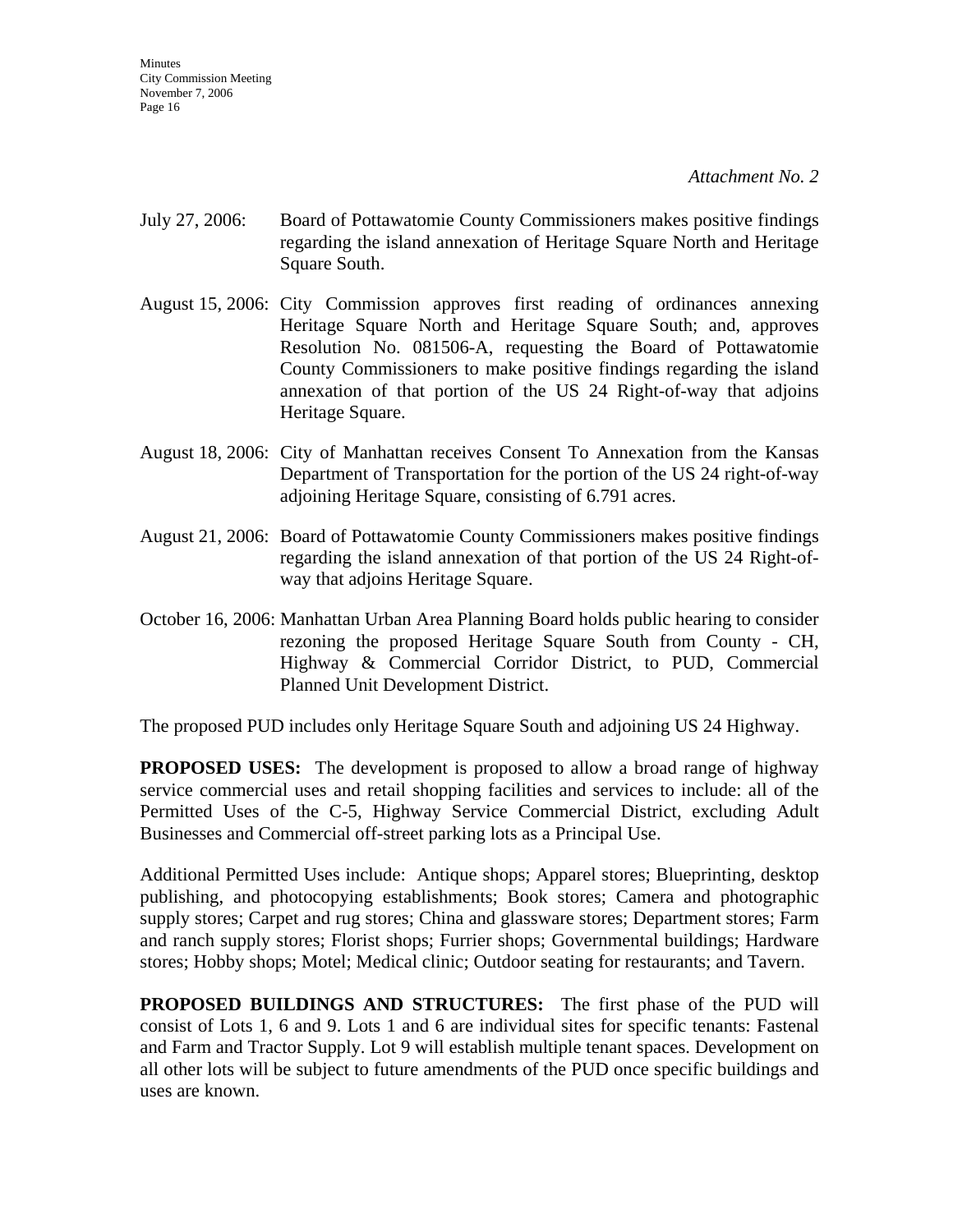Lot 1: Fastenal is an industrial supplier that specializes in tools and fasteners, such as screws and bolts.

Lot 6: Farm and Tractor Supply is a retail store selling a broad range of farm and tractor items.

Lot 9: Heritage Square Commons is proposed as a self contained retail center with a floor plan depicting a retail business complex with leaseable retail/office space. The site plan also shows a possible future "shade structure" at the northwest end of the building to cover a possible outdoor dinning area.

Owners of all lots will be members of the Heritage South Association and subject to restrictive covenants that address cross easements, general maintenance, building materials and signs.

## **PROPOSED LOT COVERAGE**

Building coverage in the PUD range from a minimum of 11% to a maximum of 27%. Landscape coverage ranges from a minimum of 16% to a maximum of 56%.

#### **PROPOSED SIGNS**

| <b>Type</b>                                                                                                                                                                                                       | <b>Dimensions</b> | Lighting                      |
|-------------------------------------------------------------------------------------------------------------------------------------------------------------------------------------------------------------------|-------------------|-------------------------------|
| <b>Entry Signs</b>                                                                                                                                                                                                |                   |                               |
| Three $(3)$ Ground Entry $20' \times 14'$<br>Signs (Type 1): One at the<br>west end, one at the east end,<br>and one at the main entrance<br>along US 24. Split-face block<br>columns supporting a sign<br>board. |                   | <b>Internally Illuminated</b> |
| <b>Lot 1 Fastenal</b>                                                                                                                                                                                             |                   |                               |

- Wall Sign
- Ground sign (Type 3)  $8'8''$  high & 10' wide Split-face block columns supporting sign board

18" – 30" Individual Letters

Plastic Illuminated Letters Internally Illuminated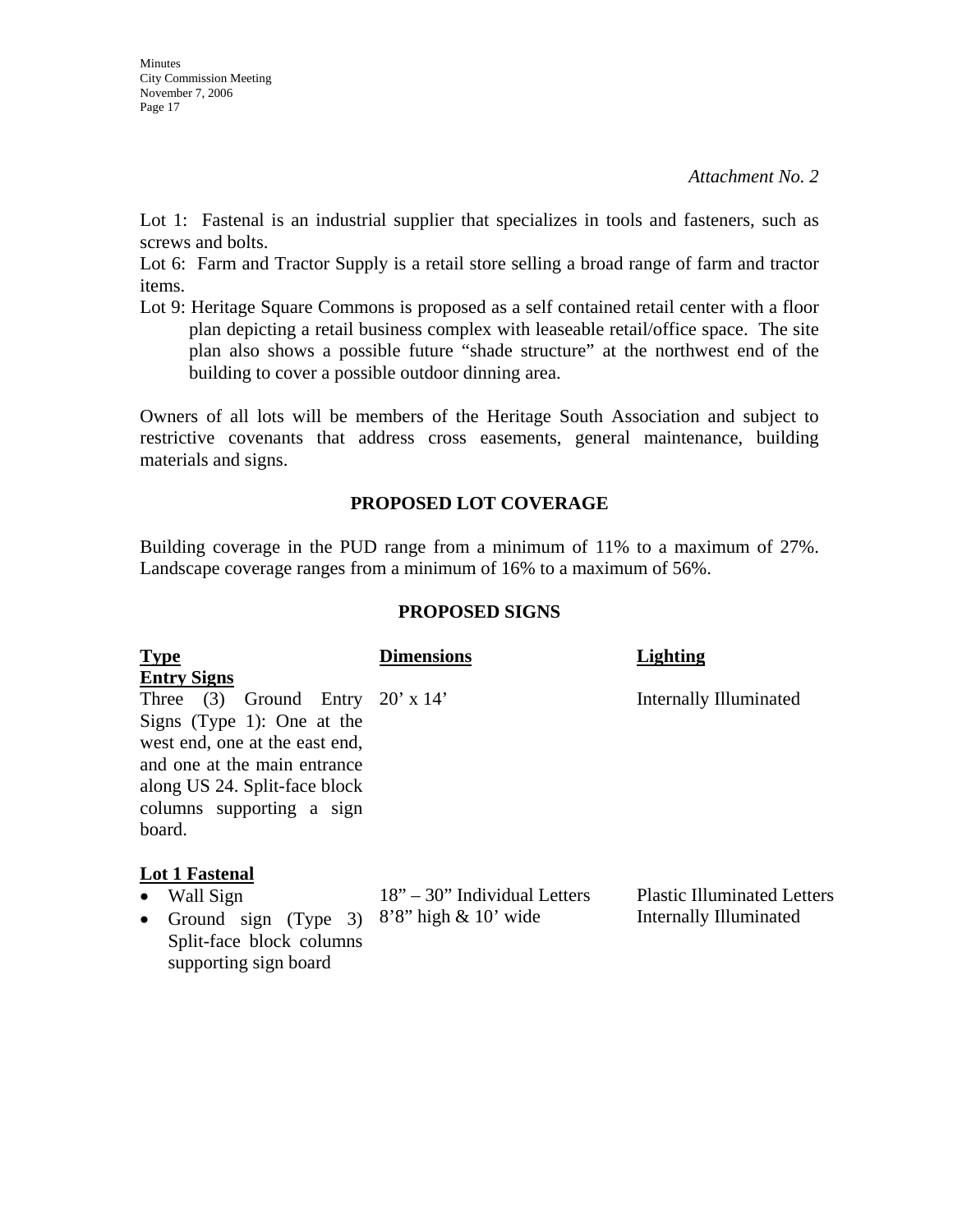## **Lot 6 Tractor Supply**

block columns supporting

sign board

| Lot o Tractor Bupply                                                       |                                                          |                                    |
|----------------------------------------------------------------------------|----------------------------------------------------------|------------------------------------|
| Wall Sign                                                                  | Approx. $8.5'x$ 19'=162 square                           | Internally Illuminated             |
| 50' Pole Sign (Type 5)                                                     | ft as shown on elevation plan                            | <b>Internally Illuminated</b>      |
| • Type 3 Ground Sign:<br>Split-face block columns<br>supporting sign board | 5' x $15'$ =75 square ft<br>$8'8''$ high $\& 10'$ wide   | <b>Internally Illuminated</b>      |
| <b>Lot 9 Heritage Commons</b>                                              |                                                          |                                    |
| Wall Sign                                                                  | $18' - 30''$ Individual Letters                          | <b>Plastic Illuminated Letters</b> |
| • Two Ground Directory                                                     | Directory Signs $(13'4'')$ high & Internally Illuminated |                                    |
| Signs (Type 2): Split-face                                                 | $10'$ ) wide with a $6x10'$ sign                         |                                    |

The applicant is proposing to have restrictive covenants that require among other things that there be a consistent design for both ground and wall signs throughout the Heritage Square South PUD. The draft covenants currently conflict with portions of the application and will be revised and finalized once the proposed development is approved and sign requirements have been established through the public hearing process.

board with slots for individual businesses located on Lot 9

Lot 9, the Heritage Commons retail-office center is proposed to have two (2) ground signs (Type 2) consisting of an internally lit translucent sign boards each with the retail/business complex name and individual business names in black letters supported by 13'4" high split-face block columns. Individual businesses will be identified by a wall sign consisting of 18 to 30 inch high plastic illuminated letters mounted on a fascia banner across the entrance on the primary façade.

Fastenol, the business proposed on Lot 1, will have a wall sign of similar design on the front façade (south elevation), and a ground sign (Type 3) that also conforms to the standardized sign requirements for the PUD.

The Tractor Supply Company on Lot 6 has requested wall and pole signs to the maximum allowed in the zoning district. However, at a minimum they are willing to accept a wall sign of 125 square feet and a pole sign of 75 square feet. The plan sheets as submitted show a proposed wall sign of approximately 162 square feet in area and a skirted pole sign 50 feet high and 120 square feet in area on the south side behind the building. The wall sign will not be an individual lettered sign as proposed for the other buildings in the PUD, but will be an internally illuminated can sign. The height of the proposed pole sign is not consistent with the Commercial Planned Unit Development District regulations outlined in the Manhattan Zoning Regulations, which require as a general rule that the C-2,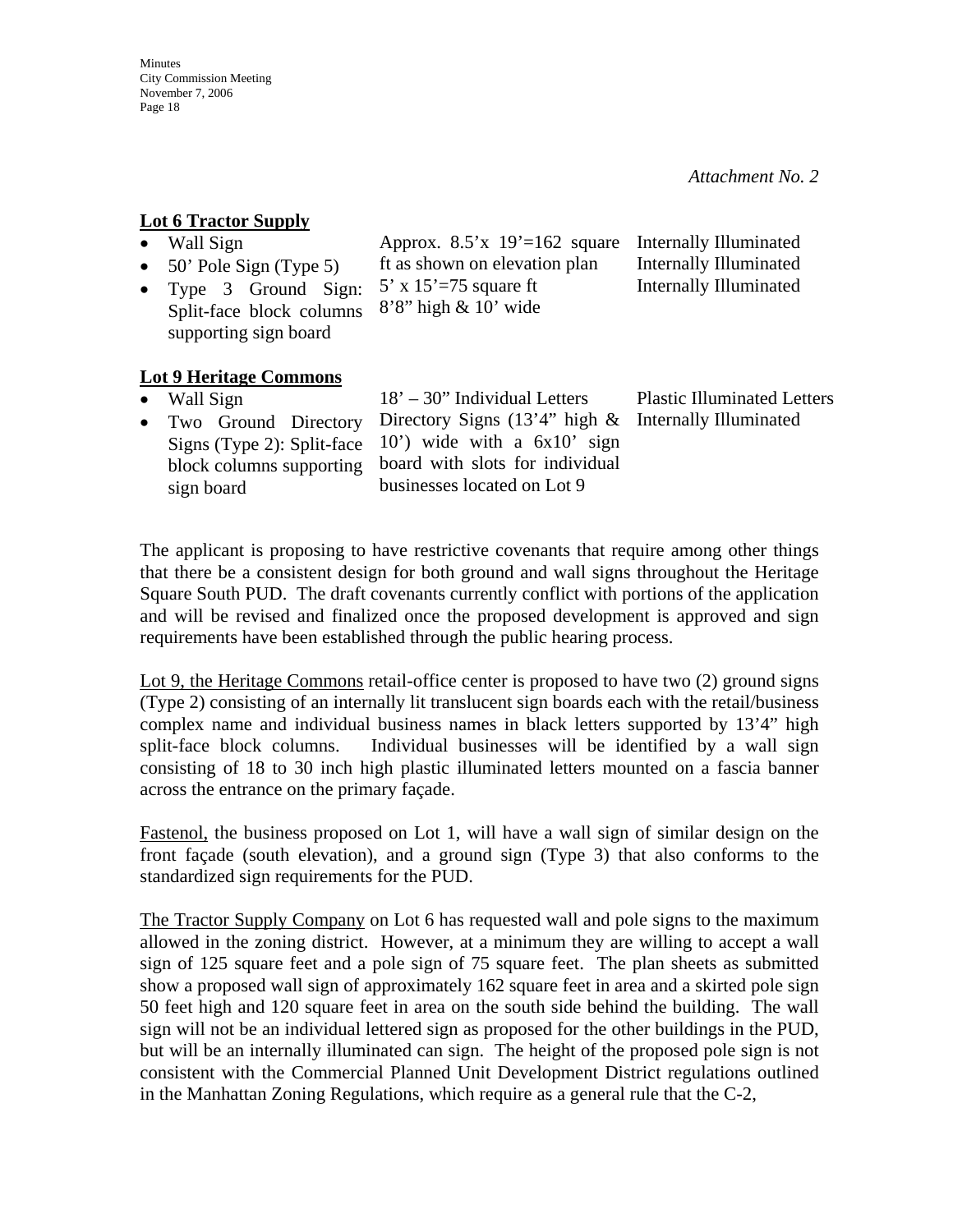*Attachment No. 2* 

Neighborhood Shopping District regulations apply to commercial PUD's, which limit the height of pole signs to 30 feet. In addition, a ground sign (Type 3) of 24.5 square feet is proposed on Lot 6, which is consistent with the standardized sign requirements for the PUD.

## **Lots 2, 3, 4, 5, 7, 8 and 10**

As no specific buildings or uses are known for Lots 2, 3, 4, 5, 7, 8 and 10, no specific wall signage was proposed in the application for these lots. However, it is recommended that wall signage on these lots maintain a consistent character as the wall signage proposed on Lots 1, 6, and 9, to maintain consistency throughout the PUD.

Type 3 ground identification signs are proposed for the front lots, Lots 2, 3, 4 and 5. No ground signage is proposed for the back lots, Lots 7, 8 and 10. The signage plan proposes pole signs on Lots 7, 8 and 10 that are 50 feet in height and up to 400 square feet in area, due to the buildings being over 800 feet from the US 24 Highway right-of-way.

**PROPOSED LIGHTING:** Parking lot and building lighting consists of pole and wall lighting. Light poles include 12 foot tall ornamental pedestrian scale lighting (option 3) and 20 foot ornamental parking lot lighting (option 2) on Lot 9. Parking lot lighting on the other lots consists of box-cutoff lighting that is 25 feet tall (option 1).

Building lighting will consist of wall lighting. All exterior lighting should be cut-off type lighting to direct light to specific areas and not general flood lighting, to prevent glare.

## **REVIEW CRITERIA FOR PLANNED UNIT DEVELOPMENTS**

**1. LANDSCAPING:** Landscaping is functional and exceeds the minimum 5% of the paved area commonly required with commercial development. Irrigation will be underground and maintained by the owner of the lot. Landscaping consists of lawn, shade and ornamental trees and shrubs. Specific landscaping plans are provided for Lots 1, 6 and 9. A general landscape plan is provided for the overall concept of the entire PUD. Specific landscape plans will need to be submitted on the future lots as part of those future amendments.

**2. SCREENING:** Outdoor storage areas must be adequately screened and enclosed and outdoor display of commercial goods or materials shall not be allowed except in those areas specifically designated for such activities.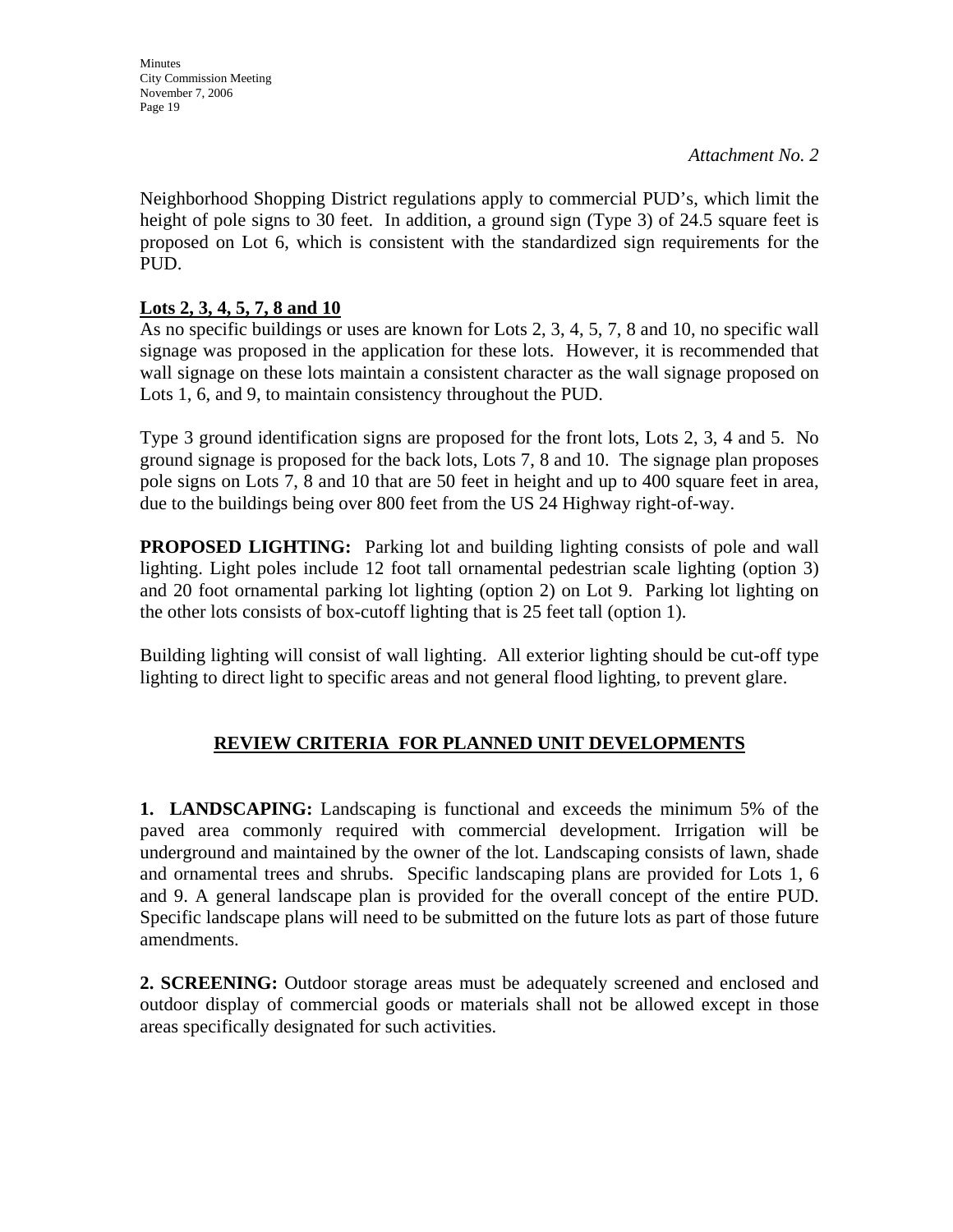Lot 9 Heritage Commons: The trash/dumpster areas are located to the side and behind the building. The applicant has submitted a proposed uniform design for the screening of trash/dumpster areas consisting of a six (6) foot high split-face block wall enclosure with wrought iron screen gates with one inch pickets.

Lot 6 Tractor Supply: A 20,000 square foot outdoor display area located adjacent to the west of the main building will be screened by a twelve (12) foot tall metal fence with privacy fabric. The front (northern) portion of this screening fence includes masonry columns. There will also be additional unscreened outdoor display areas: four (4) permanent display areas along the front (north) façade and a permanent display area for "3 Point & Trailer Equipment" on the west edge of the parking lot. The Planning Board may want to review the items proposed to be displayed in these non-screened areas *(see Tractor Supply documentation).* The trash/dumpster area is located behind the building in the below grade loading ramp area, which is screened by an eight foot metal fence with privacy fabric that is consistent with the storage area screening fence.

Lot 1 Fastenal: The trash/dumpster area is located to the side and behind the building, and will be enclosed with the masonry wall and metal gates consistent with the design standards as proposed for the PUD.

**3. DRAINAGE:** The site will be graded and developed to drain to the north using streets, storm sewer inlets and storm sewer pipes. Drainage will be taken under US 24 and northward to the Blue River. A Drainage Report was submitted by the applicant's consultant, which was reviewed and accepted by the City Engineer (see attached memo and Report).

**4. CIRCULATION:** The proposed street system provides an internal circulation plan which is safe, convenient and efficient for movement of goods, motorists and pedestrians. Conflicts between motorists and pedestrians shall be minimized.

Pedestrians are accommodated by sidewalks throughout the development located along the streets. Sidewalks shall connect to existing pedestrian systems, or be designed to allow for future off-site connections as the area continues to develop.

Adequate off-street parking and loading areas shall be provided: Lot 1 - 16 parking spaces are provided; Lot 6 - 75 parking spaces are provided; and Lot 9 - 161 parking spaces are provided

A Traffic Report was submitted by the applicant's consultant, which was reviewed and accepted by the City Engineer (see attached memo and Report). Access to the development will be from US 24 onto a main entry drive to the frontage road system and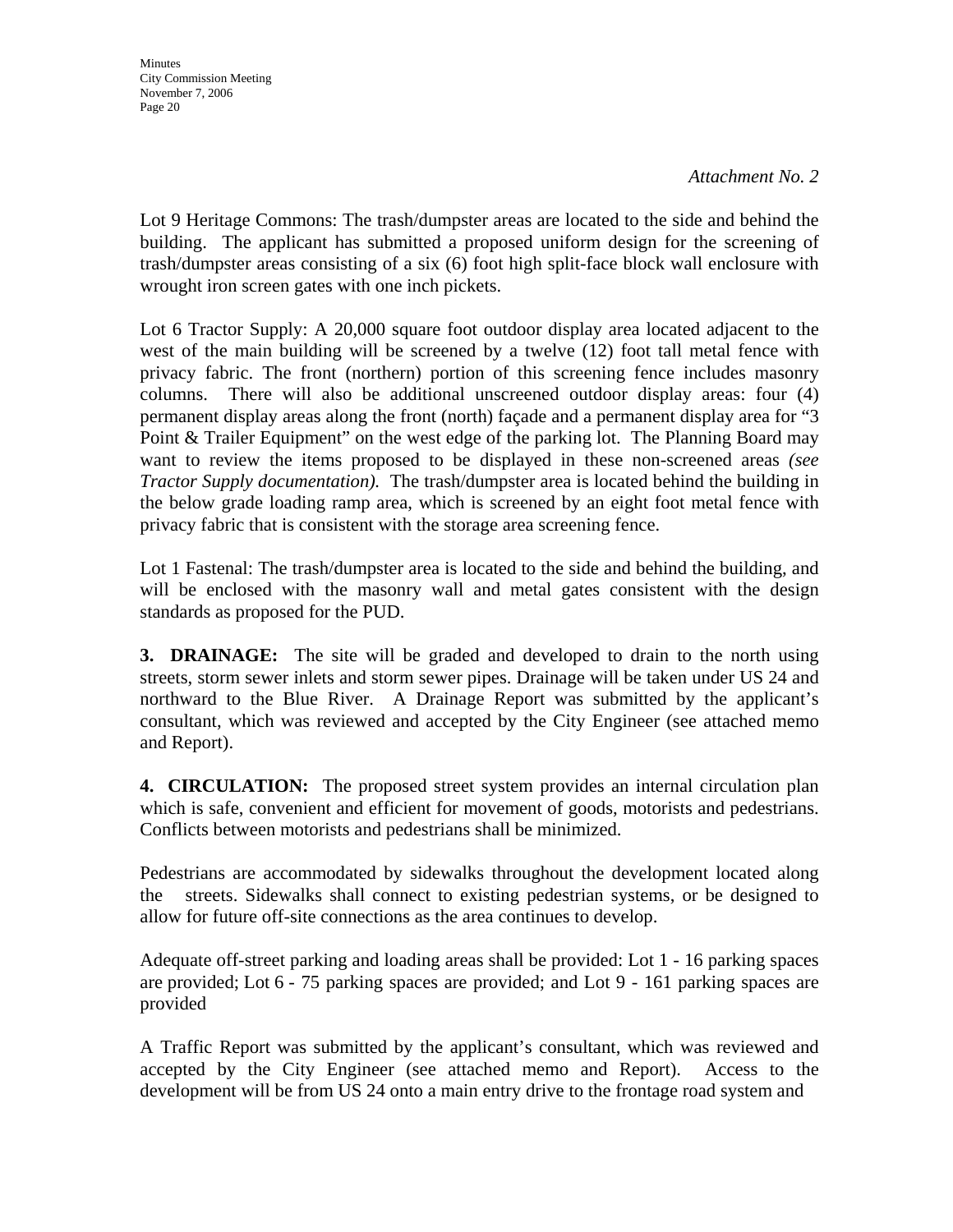the internal streets of the development. Major highway improvements to US 24 are proposed as a part of the development, including new left turning lanes, a traffic signal and closure of two existing median crossings, which are all being reviewed and approved by the Kansas Department of Transportation as part of the necessary KDOT highway access permit.

**5. OPEN SPACE AND COMMON AREA:** No common or open space is proposed.

**6. CHARACTER OF THE NEIGHBORHOOD:** The highway corridor is a service commercial neighborhood characterized primarily by individual building sites. Open sales display lots of vehicles and equipment are a common feature of the corridor.

## **MATTERS TO BE CONSIDERED WHEN CHANGING ZONING DISTRICTS**

**1. EXISTING USE:** Vacant tract of land currently being graded for future development.

**2. PHYSICAL AND ENVIRONMENTAL CHARACTERISTICS:** Generally a flat tract with covered by field grass. The southeast portion of the site is in the 100 Year Flood Plain (a portion of proposed Lots 8 and 10) and will need to be built according to the applicable Flood Plain Regulations.

## **3. SURROUNDING LAND USE AND ZONING:**

**(a.) NORTH:** Cultivated agricultural field, furniture stores, auto repair, equipment display and sales, trailer rental; US 24 Highway and undeveloped tract (future Heritage Square north).Pottawatomie County CH, Commercial Highway Zoning District.

**(b.) SOUTH:** Railroad; farm fields, Kansas River. Pottawatomie County CH, Commercial Highway Zoning District.

**(c.) EAST:** Bank, auto dealership, furniture, professional office, veterinary clinic, equipment sales and display, storage units. Pottawatomie County CH, Commercial Highway Zoning District.

**(d.) WEST:** Furniture sales, storage units, flooring business, cabinetry and millwork, auto sales, landscaping business, livestock sales. Pottawatomie County CH, Commercial Highway Zoning District

**4. CHARACTER OF THE NEIGHBORHOOD:** Same as above.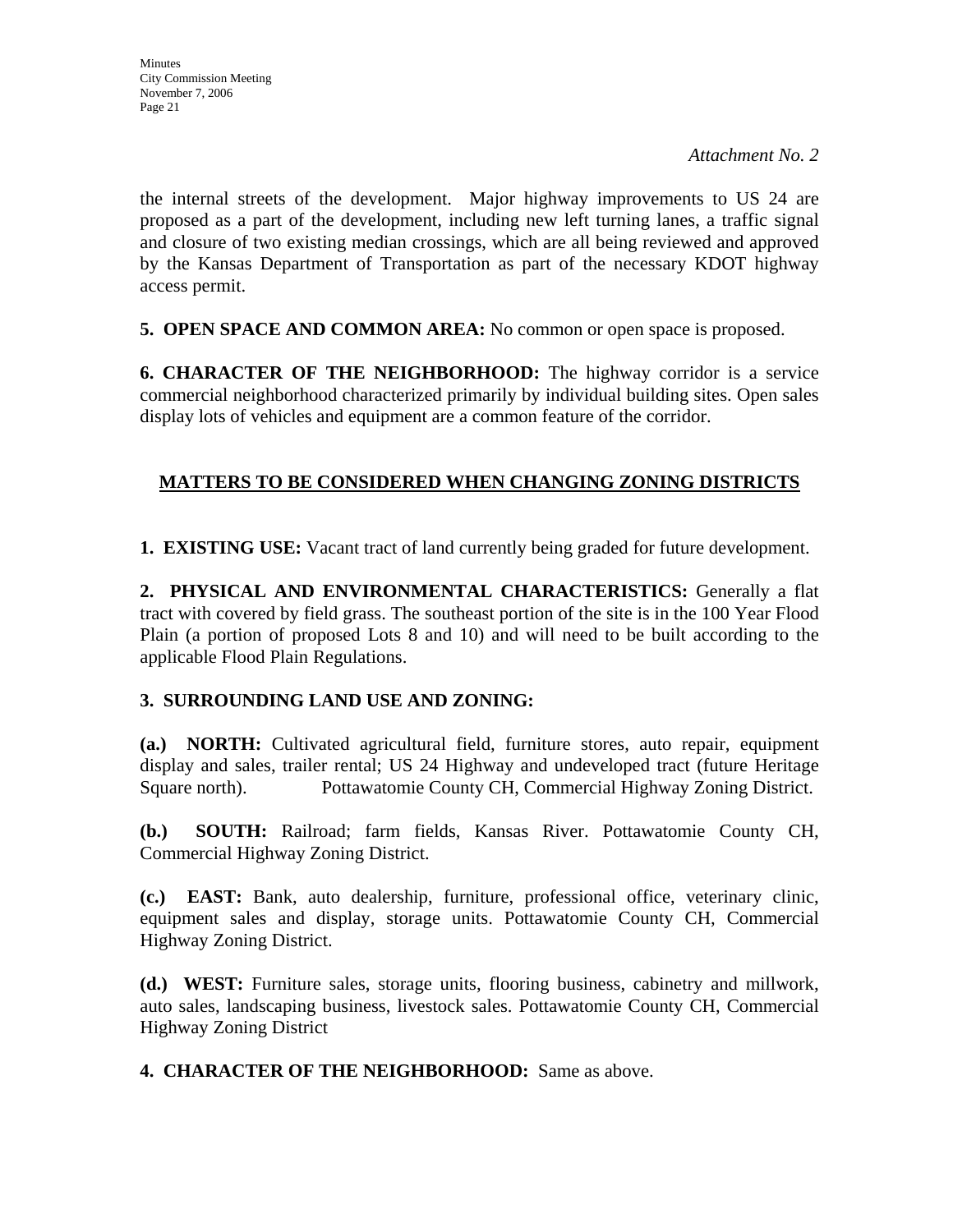**5. SUITABILITY OF SITE FOR USES UNDER CURRENT ZONING:** The existing site is suitable for the uses of the CH District. The CH District is intended to provide a limited range of retail facilities, personal services, offices, sales, trade & related accessory uses along major transportation corridors.

**6. COMPATIBILITY OF PROPOSED DISTRICT WITH NEARBY PROPERTIES AND EXTENT TO WHICH IT MAY HAVE DETRIMENTAL AFFECTS:** The proposed PUD should have minimal impact on adjacent service commercial uses. Access is from frontage road and a major public street, rather than through adjacent neighborhoods. Drainage is to the north. The proposed PUD, characterized as a service commercial use, is consistent with the service commercial character of the neighborhood. Major improvements to US 24 Highway are proposed at the main entrance to the PUD.

**CONFORMANCE WITH COMPREHENSIVE PLAN:** The Future Land Use Map for the Northeast Planning Area of the Manhattan Urban Area Comprehensive Plan (MUACP) designates the site as Community Commercial (CC). The MUACP also reflects the land use designation of the US 24 Corridor Plan developed by Pottawatomie County. The site is also subject to the US 24 Corridor Special Planning Area Policies in the MUACP.

The proposed PUD generally conforms to the Manhattan Urban Area Comprehensive Plan. Applicable MUACP policies include the following:

COMMUNITY COMMERCIAL (CC)

#### *CC 1: Characteristics*

Community Commercial Centers provide a mix of retail and commercial services in a concentrated and unified setting that serves the local community and may also provide a limited draw for the surrounding region. These centers are typically anchored by a larger national chain, between 120,000 and 250,000 square feet, which may provide sales of a variety of general merchandise, grocery, apparel, appliances, hardware, lumber, and other household goods. Centers may also be anchored by smaller uses, such as a grocery store, and may include a variety of smaller, complementary uses, such as restaurants, specialty stores (such as books, furniture, computers, audio, office supplies, or clothing stores), professional offices and health services. The concentrated, unified design of a community commercial center allows it to meet a variety of community needs in a "one-stop shop" setting, minimizing the need for multiple vehicle trips to various commercial areas around the community. Although some single use highway-oriented commercial activities will continue to occur in some areas, this pattern of development is generally not encouraged.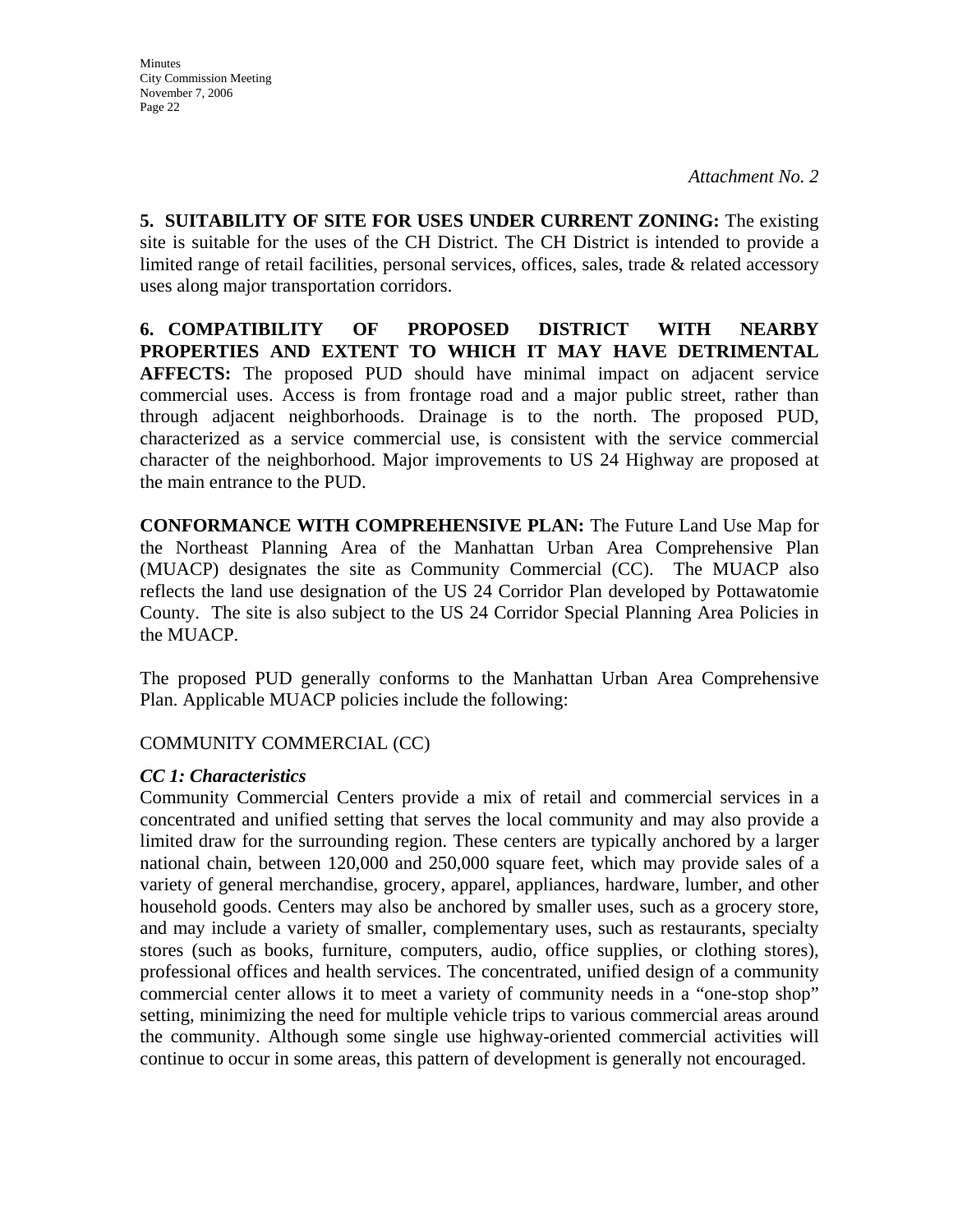## *CC 2: Location*

Community Commercial Centers should be located at the intersection of one or more major arterial streets. They may be located adjacent to urban residential neighborhoods and may occur along major highway corridors as existing uses become obsolete and are phased out and redeveloped over time. Large footprint retail buildings (often known as "big-box" stores) shall only be permitted in areas of the City where adequate access and services can be provided.

## *CC 3: Size*

Typically require a site of between 10 and 30 acres.

## *CC 4: Unified Site Design*

A unified site layout and design character (buildings, landscaping, signage, pedestrian and vehicular circulation) shall be required and established for the center to guide current and future phases of development. Building and site design should be used to create visual interest and establish a more pedestrian-oriented scale for the center and between out lots.

## *CC 5: Architectural Character*

 Community Commercial Centers shall be required to meet a basic level of architectural detailing, compatibility of scale with surrounding areas, pedestrian and bicycle access, and mitigation of negative visual impacts such as large building walls, parking areas, and service and loading areas. While these requirements apply to all community commercial development, they are particularly important to consider for larger footprint retail buildings, or "big-box" stores. A basic level of architectural detailing shall include, but not be limited to, the following:

- Façade and exterior wall plane projections or recesses;
- Arcades, display windows, entry areas, awnings, or other features along facades facing public streets;
- Building facades with a variety of detail features (materials, colors, and patterns); and
- High quality building materials.

## *CC 6: Organization of Uses*

Community commercial services should be concentrated and contained within planned activity centers, or nodes, throughout the community. Within each activity center or node, complementary uses should be clustered within walking distance of each other to facilitate efficient, "one-stop shopping", and minimize the need to drive between multiple areas of the center. Large footprint retail buildings, or "big-box" stores should be incorporated as part of an activity center or node along with complementary uses. Isolated single store developments are strongly discouraged.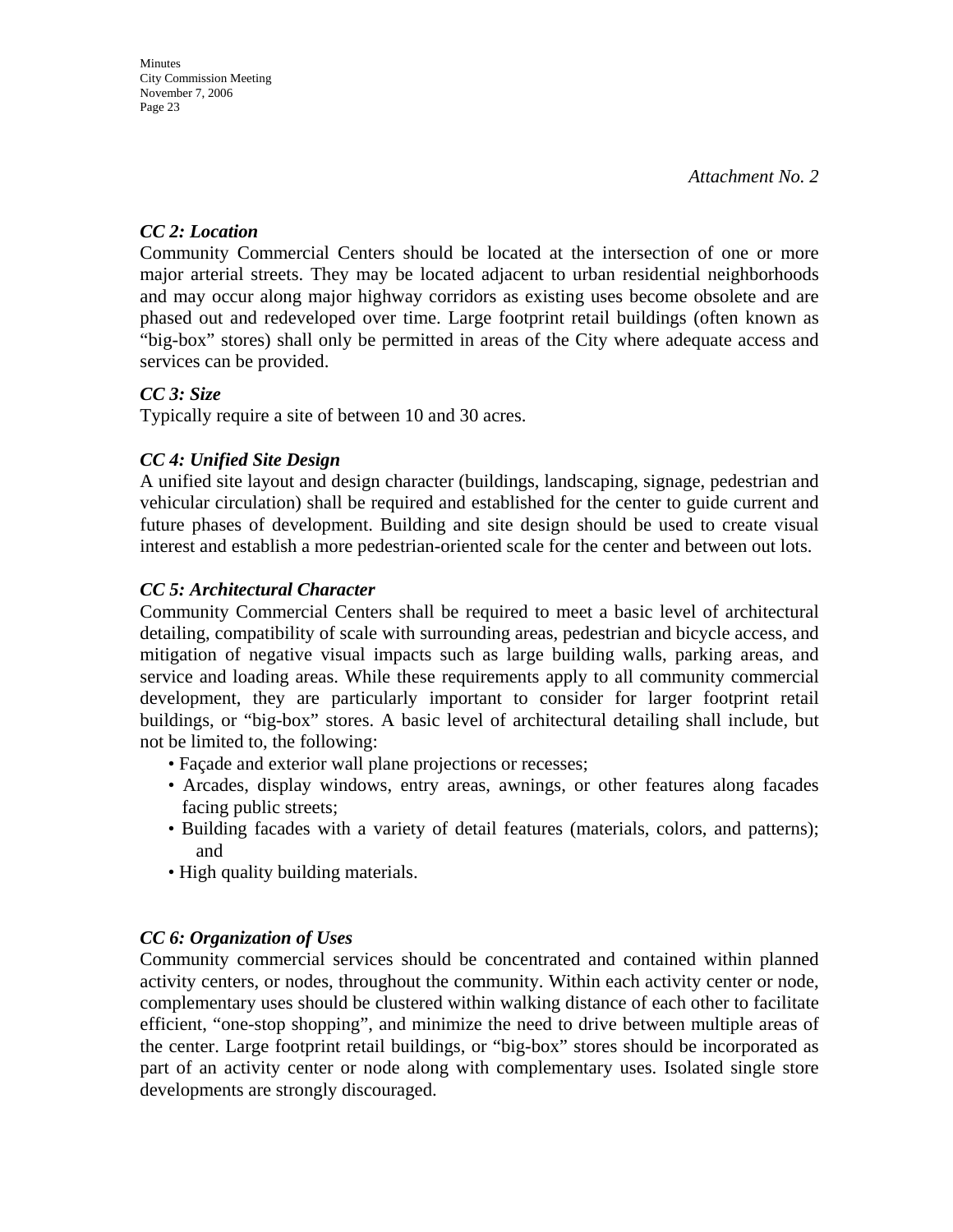### *CC 7: Parking Design and Layout*

Uninterrupted expanses of parking should be avoided. Parking areas should be broken into smaller blocks divided by landscaping and pedestrian walkways. Parking areas should be distributed between the front and sides of buildings, or front and rear, rather than solely in front of buildings to the extent possible.

#### *CC 8: Circulation and Access*

Clear, direct pedestrian connections should be provided through parking areas to building entrances and to surrounding neighborhoods or streets. Integrate main entrances or driveways with the surrounding street network to provide clear connections between uses for vehicles, pedestrians, and bicycles.

### *CHAPTER 13: SPECIAL PLANNING AREA POLICIES US 24 CORRIDOR*

## *Background and Intent*

The US 24 Corridor will develop in a coordinated fashion, in accordance with the US 24 Corridor Plan, developed by Pottawatomie County. Commercial and residential development is anticipated to continue, with residential development presumed to remain at rural densities. Should the City and County determine that it is feasible and desirable for City infrastructure services to be extended to serve the area, the corridor could be developed at higher urban densities.

#### *US 24 2: Commercial Development Patterns*

Future commercial growth along U.S. 24 should be encouraged to occur in a coordinated fashion as a series of larger "centers". The continuation of strip development patterns, consisting of numerous individual development sites with limited connectivity and multiple highway access points should be discouraged. Existing residential units that abut U.S. Highway 24 between the Blue River and Swamp Angel Road should be encouraged to convert to office and light service commercial uses.

**8. ZONING HISTORY AND LENGTH OF TIME VACANT AS ZONED:** The site appears to have always been an undeveloped agricultural field.

## **9. CONSISTENCY WITH INTENT AND PURPOSE OF THE ZONING**

**ORDINANCE:** The intent and purpose of the Zoning Regulations is to protect the public health, safety, and general welfare; regulate the use of land and buildings within zoning districts to assure compatibility; and to protect property values. The PUD Regulations are intended to provide a maximum choice of living environments by allowing a variety of housing and building types; a more efficient land use than is generally achieved through conventional development; a development pattern that is in harmony with land use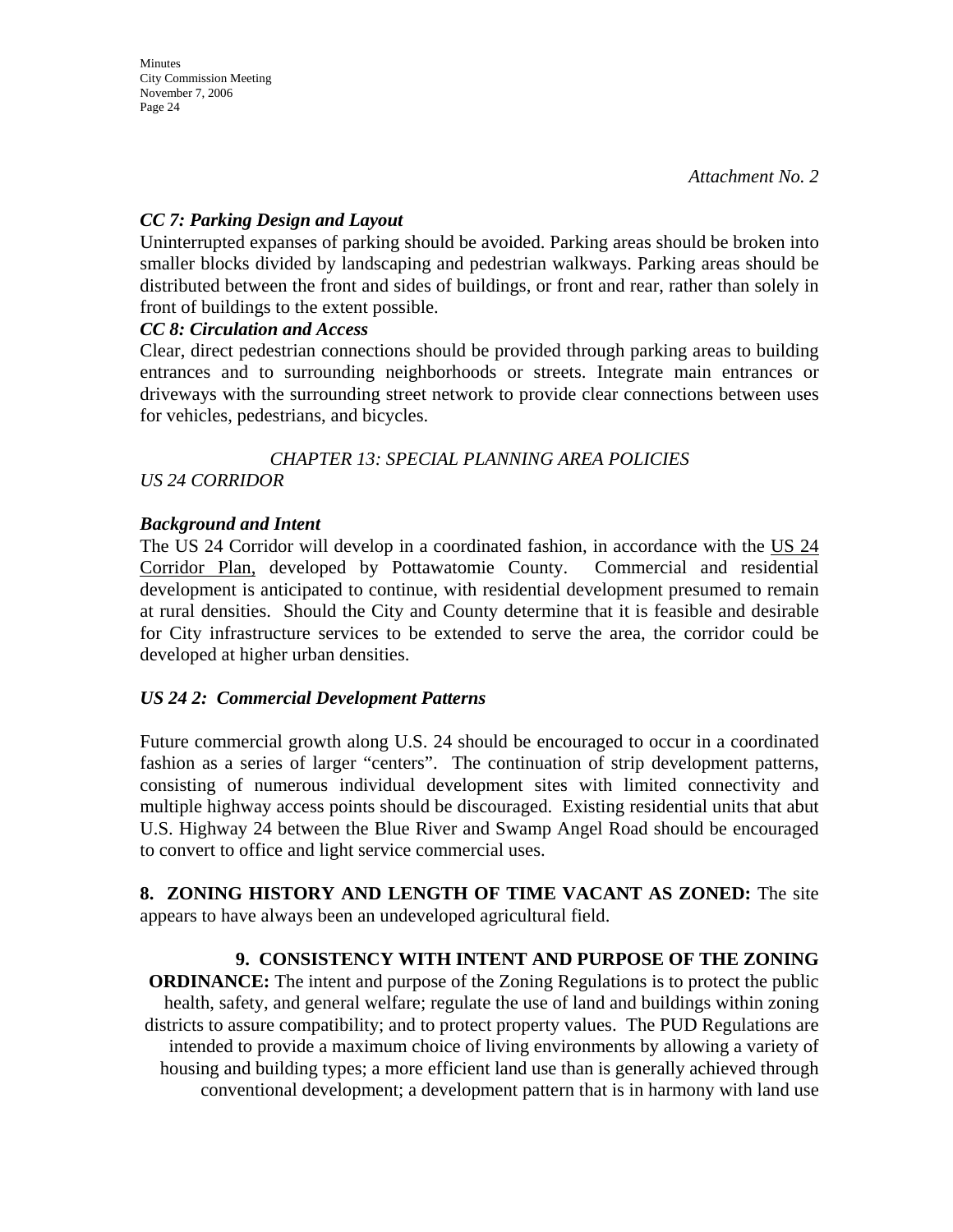density, transportation facilities and community facilities; and a development plan which addresses specific needs and unique conditions of the site which may require changes in bulk regulations or layout.

**10. RELATIVE GAIN TO THE PUBLIC HEALTH, SAFETY AND WELFARE THAT DENIAL OF THE REQUEST WOULD ACCOMPLISH, COMPARED WITH THE HARDSHIP IMPOSED UPON THE INDIVIDUAL OWNER:** There appears to be no gain to the public that denial would accomplish. Denial of the rezoning may be a hardship to the owner.

**11. ADEQUACY OF PUBLIC FACILITIES AND SERVICES:** The site will be served with water by the extension of a City sixteen (16) inch water main. This sizing conforms to the recommendations made in the Water Distribution Systems Master Plan Update for the Highway 24 Corridor Expanded Service Area, developed in July of 2003. Sewer service to the site would be somewhat more complicated. It is presently unfeasible for the City to provide sewer service directly to the site. While the sanitary sewers within the PUD will be City of Manhattan systems, they will need to connect to the Blue Township Sewer system for treatment purposes. In order to provide sewer service, it will be necessary for the City to enter into an agreement with the Blue Township Sewer District to provide that service to the site. The financing of the sewer, as well as the mechanisms to accomplish its construction, is the subject of the Development Agreement between the developer, the City, Pottawatomie County and the Blue Township Sewer District. The Manhattan City Commission is scheduled to approve the Development Agreements at the same time it considers the proposed PUD zoning.

US 24 Highway will be annexed and improved with PUD. The City received a "Consent to Annex" for the right-of-way from the Kansas Department of Transportation.

## **12. OTHER APPLICABLE FACTORS:** None.

## **13. STAFF COMMENTS AND RECOMMENDATION:**

As per the Manhattan Zoning Regulations, the C-2, Neighborhood Shopping District signage regulations are the basis for signage within a commercial PUD. The height of the proposed pole signs for Lot 6 (Tractor Supply - 50 feet tall) and those for Lots 7, 8 and 10 (50 feet tall) exceed the 30 foot maximum height limitation established for the C-2, Neighborhood Shopping District. In early discussions about this PUD proposal, Pottawatomie County Planning and Zoning indicated it would require the height of pole signs not to exceed the height of the buildings within the development.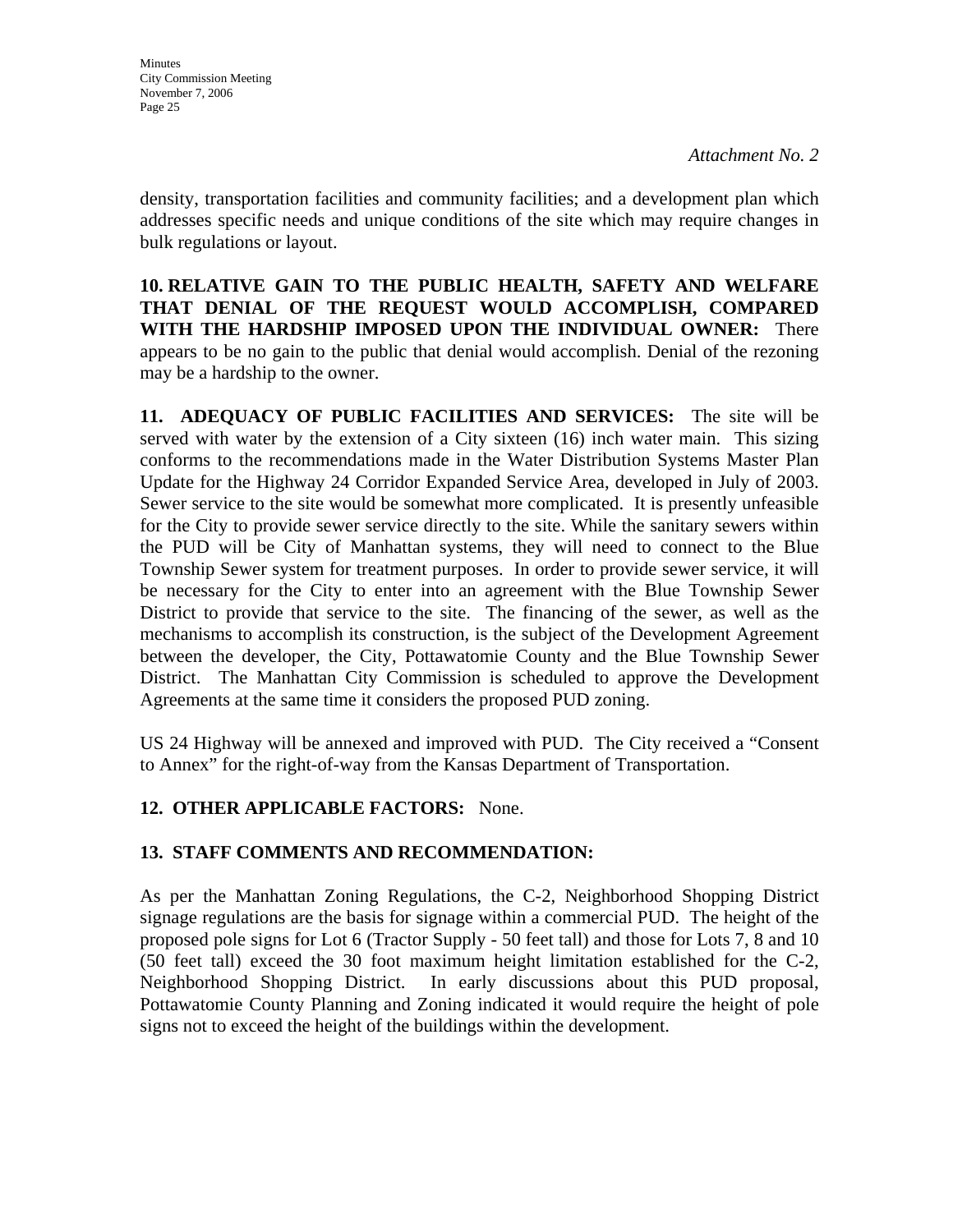#### *Attachment No. 2*

In the PUD application Tractor Supply Company indicates that at a minimum they are willing to accept a pole sign of 75 square feet in area. Pole signs on Lots 7, 8, and 10 are proposed at up to 400 square feet in area. The proposed pole sign locations are a considerable distance from US 24 Highway, as follows: Lot 6 approximately 610 feet; Lot 7 approximately 680 feet; Lot 8 approximately 820 feet; and Lot 10 approximately 750 feet. This is approximately 1 ½ to 2 city blocks from drivers on US 24. Given these large distances, it is difficult to see how pole signs of almost any size will be seen by drivers traveling 60 mph along US 24.

Rather than trying to build signs that are unreasonably tall and large, it should be recognized that this is a development with some lots that have direct visibility from US 24 and some lots that do not have good visibility from US 24. Once drivers enter the development they will have better visibility of the buildings and lots in the southern portion of the development and shorter pole signs that are more in scale with the whole development would be easily seen. An alternative to large pole signs would be to provide directory signage near the main entrance, such as incorporating tenant names from the southern lots on the center island Entry Sign at the main entrance on US 24.

The high standard of the proposed Heritage Square South PUD and the Heritage Commons on Lot 9 in particular, strengthened by proposed restrictive covenants, will help unify the development and set the visual quality and character of this corridor. Signage plays an important role in establishing the character of the individual developments and commercial corridors in general.

In addition to the unified Ground Signs (Types 1, 2 and 3) proposed in the application documents and the proposed wall signage, it is important to establish a unified and consistent plan for all pole signs within the PUD. City Administration recommends that the signage plan limit poles signs to one (1) pole sign per lot on Lots 6, 7, 8 and 10, and no pole signs on Lots 1, 2, 3, 4, 5 and 9, as proposed in the application. In addition, pole signs shall have a maximum total height of 30 feet above the ground; shall not exceed a maximum total 120 square feet in area; and shall include skirting of the pole; the skirting and the base of pole shall include materials and architectural quality similar to those of the associated principal building such as brick, stone and/or stucco; and, pole signs shall include an enhanced landscaped area around the base. When the Final Development Plans are submitted they will need to include plan sheets that reflect these requirements.

It is also recommended the applicant and Planning Board consider allowing the Type 3 ground identification signs on Lots 7, 8, and 10. To compensate for the shorter and smaller poles signs recommended above, or if the Planning Board decides not to include poles signs, it is suggested that the applicant and Planning Board consider adding some type of directory signage either to the main entry ground sign, or in another appropriate location near US 24 that identifies the businesses located on Lots 7, 8, and 10.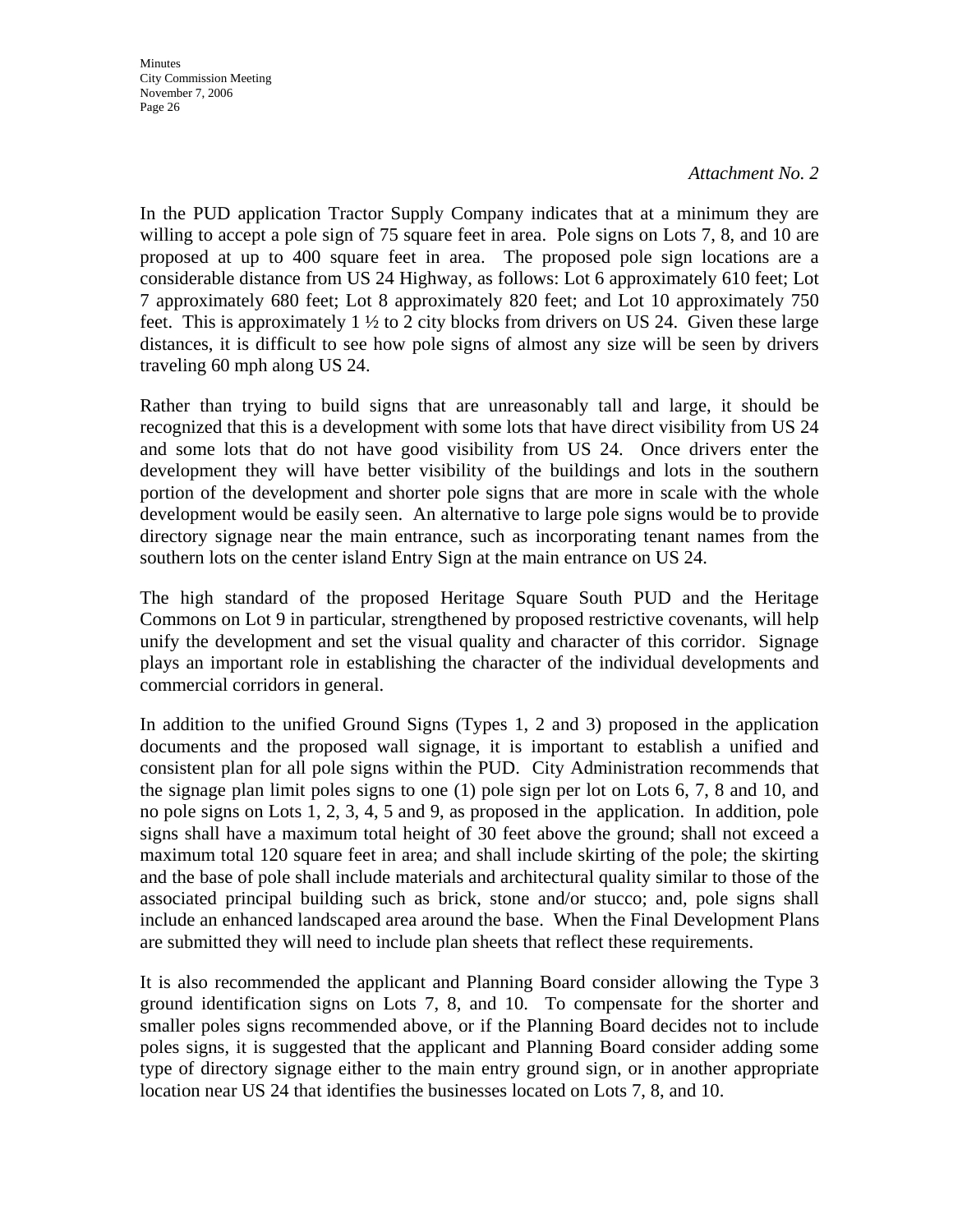Finally, the Planning Board may want to review the items proposed to be displayed by Tractor Supply in the non-screened areas, to determine if it wants to place any limits on these items.

City Administration recommends approval of the proposed rezoning of the Heritage Square South and the adjoining US 24 Highway right-of-way from Pottawatomie County CH, Commercial Highway Zoning District, to PUD, Commercial Planned Unit Development District, with the following conditions:

- 1. Permitted uses shall include all of the Permitted Uses and Conditional Uses allowed in the C-5, Highway Service Commercial District, except for Adult Businesses and Commercial off-street parking lots as a Principal Use. Additional Permitted Uses include: Antique shops; Apparel stores; Blueprinting, desktop publishing, and photocopying establishments; Book stores; Camera and photographic supply stores; Carpet and rug stores; China and glassware stores; Department stores; Farm and ranch supply stores; Florist shops; Furrier shops; Governmental buildings; Hardware stores; Hobby shops; Motel; Medical clinic; Outdoor seating for restaurants; and Tavern.
- 2. Landscaping and irrigation shall be provided pursuant to a Landscaping Performance Agreement between the City and the owner, which shall be entered into prior to issuance of a building permit.
- 3. All landscaping and irrigation shall be maintained in good condition.
- 4. Light poles shall be provided as described in the application documents. Exterior building lighting shall be provided as proposed and be of a cut-off design, so as to not cast direct light or glare onto streets or adjacent property.
- 5. Ground Signs shall be permitted and constructed as proposed.
- 6. Wall signs shall be permitted as proposed.
- 7. One (1) pole sign shall be permitted per lot on Lots 6, 7, 8 and 10, and no pole signs shall be permitted on Lots 1, 2, 3, 4, 5 and 9. Pole signs shall have a maximum total height of 30 feet above the ground; shall not exceed a maximum total 120 square feet in area; and shall include skirting of the pole. The skirting and the base of pole signs shall include materials and architectural quality similar to those of the associated principal building such as brick, stone and/or stucco; and, pole signs shall include an enhanced landscaped area around the base.
- 8. Exempt signage shall be permitted as described in Article VI, Section 6-104  $(A)(1),(2),(4),(5),(7)$  and  $(8)$ ; and Section 6-104  $(B)(2)$ , of the Manhattan Zoning Regulations. Temporary sales aids and portable signs, as described in Article VI, Signs, of the Manhattan Zoning Regulations, shall be prohibited.
- 9. Traffic and drainage improvements to US 24 shall be provided as required by the Kansas Department of Transportation, and the applicant shall submit with the Final Plat either the approved access permit, or a letter from a KDOT representative authorizing the project based on the approved concept.